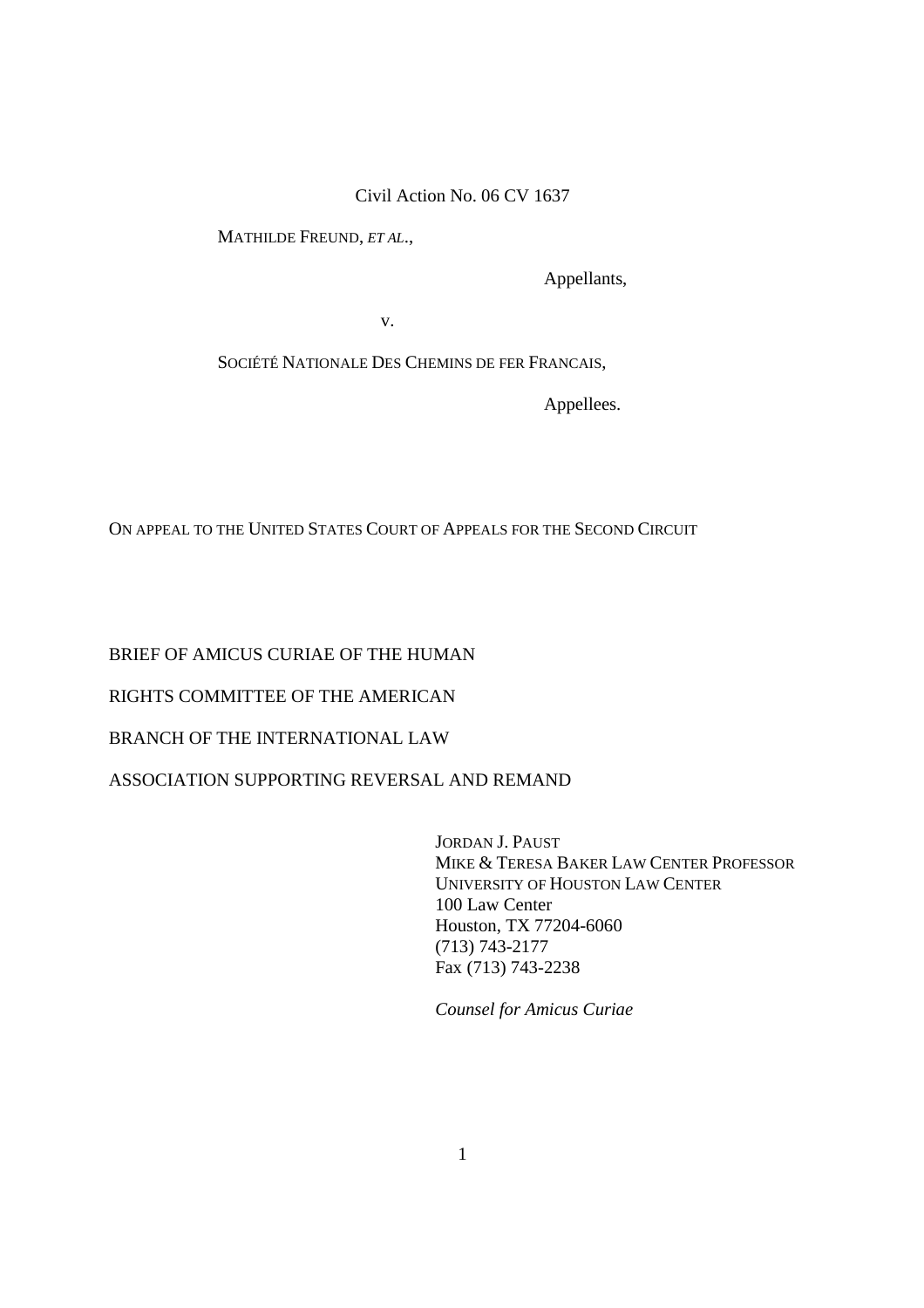## **TABLE OF CONTENTS**

## TABLE OF CONTENTS

# TABLE OF CITED AUTHORITIES

INTEREST OF *AMICUS CURIAE*

# SUMMARY OF ARGUMENT

#### ARGUMENT

- I. Confiscation Is a Violation of International Law
- II. The Alleged Takings Fit Within Section 1605(a)(3) of the FSIA
- III. The Act of State Doctrine Does Not Apply to War Crimes
- IV. A Comity-Factors Approach Must Not Be Applied to War Crimes
- V. Issues Whether War Crime Responsibility Exists Are Not "Political" But Legal Questions

**CONCLUSION** 

# **TABLE OF CITED AUTHORITIES**

#### **UNITED STATES CASES**

*Abebe-Jira v. Negewo*, 72 F.3d 844 (11<sup>th</sup> Cir. 1996) *Alperin v. Vatican Bank*, 410 F.3d 532 ( $9^{\text{th}}$  Cir. 2005) *Altmann v. Republic of Austria*, 317 F.3d 954 ( $9^{th}$  Cir. 2002) *Asakura v. City of Seattle*, 265 U.S. 332 (1924) *Banco Nacional de Cuba v. Chase Manhattan Bank*, 658 F.2d 875 (2d Cir. 1981) *Banco Nacional de Cuba v. Farr, Whitlock & Co.*, 383 F.2d 166 (2d Cir. 1967)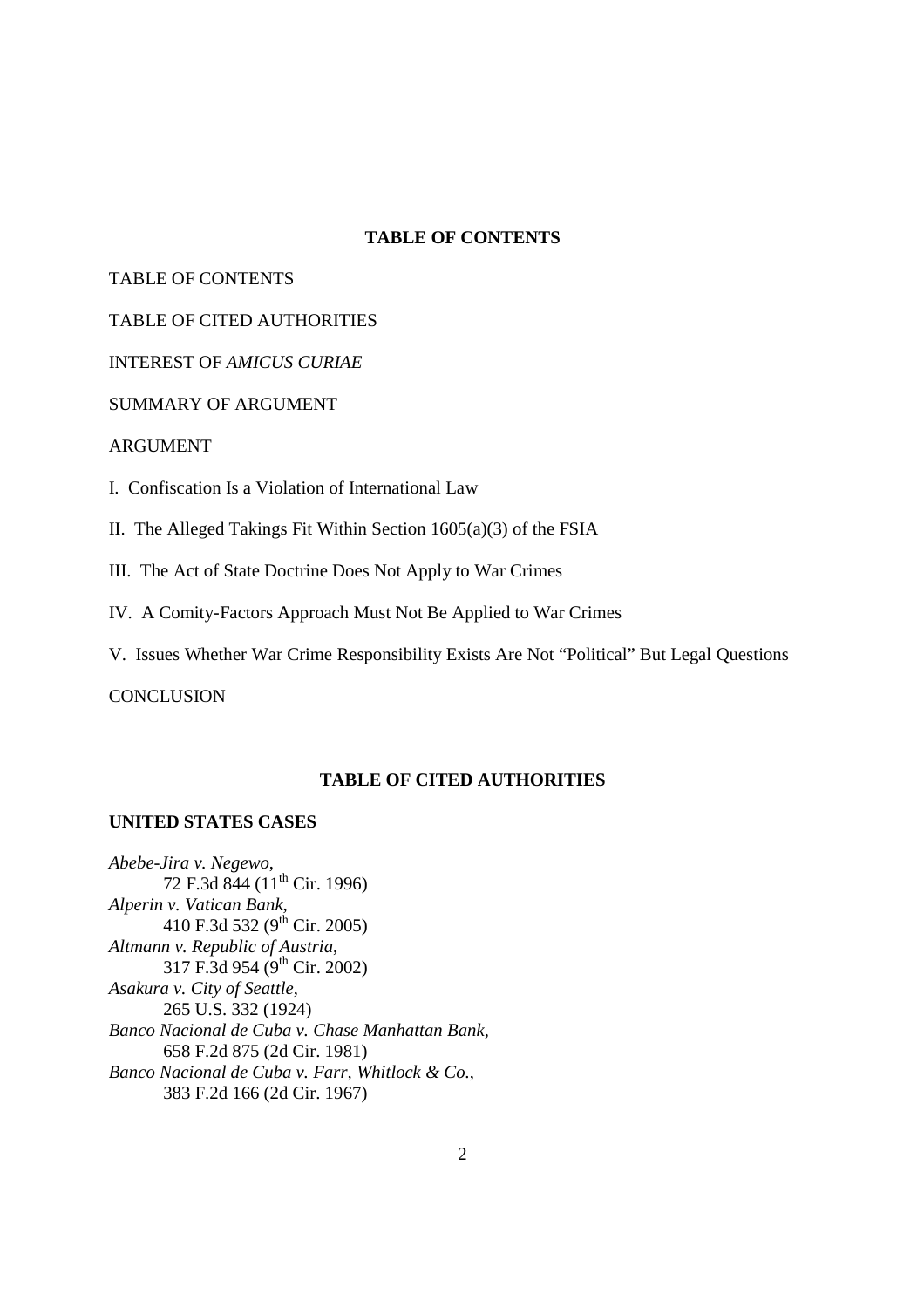*Banco Nacional de Cuba v. Sabbatino*, 376 U.S. 398 (1964) *Berg v. British and African Steam Navigation Co. (The Prize Ship "Appam")*, 243 U.S. 124 (1917) *Bowoto v. Chevron Corp.*, 2007 WL 2349345 (N.D. Cal. 2007) *Cabiri v. Assasie-Gyimah*, 921 F. Supp. 1189 (S.D.N.Y. 1996) *Cassirer v. Kingdom of Spain*, No. CV-05-3459-GAF, slip op. (C.D. Cal. Aug. 30, 2006) *Daventree, Ltd. v. Republic of Azerbaijan*, 349 F. Supp.2d 736 (S.D.N.Y. 2004) *De Geofroy v. Riggs*, 133 U.S. 258 (1890) *Doe v. Unocal Corp.*, 963 F. Supp. 880 (C.D. Cal. 1997) *Doe I v. Unocal Corp.*, 395 F.3d 932 (9th Cir. 2002) *Edye v. Robertson*, 112 U.S. 580 (1884) *Elrod v. Alexander*, 51 Tenn. 342 (1871) *Enahoro v. Abubakar*, 408 F.3d 877 (7<sup>th</sup> Cir. 2005) *Ex parte Quirin*, 317 U.S. 1 (1942) *Factor v. Laubenheimer*, 290 U.S. 276 (1933) *Filartiga v. Pena-Irala*, 577 F. Supp. 860 (E.D.N.Y. 1984) *Fletcher v. Peck*, 10 U.S. (6 Cranch) 87, 133 (1810) *Forti v. Suarez-Mason*, 672 F. Supp. 1531 (N.D. Cal. 1987) *Hauenstein v. Lynham*, 100 U.S. 483 (1879) *Hawkins v. Nelson*, 40 Ala. 553 (1867) *In re Estate of Ferdinand Marcos, Human Rights Litigation Hilao v. Estate of Ferdinand Marcos*, 25 F.3d 1467 ( $9<sup>th</sup>$  Cir. 1994) *Jordan v. Tashiro*, 278 U.S. 123 (1928) *Johnson v. Eisentrager*, 339 U.S. 763 (1950)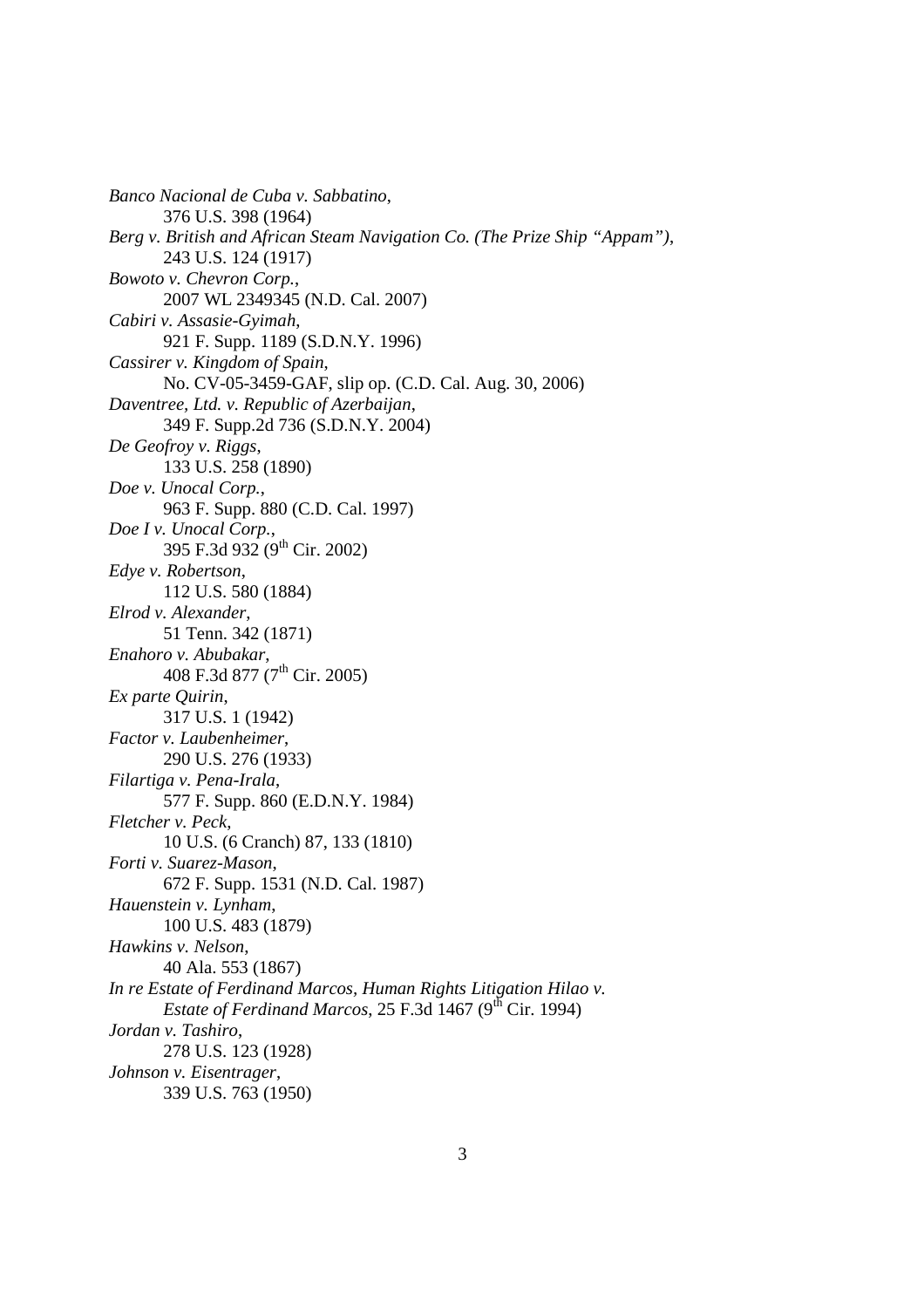*Kadic v. Karadzic*, 70 F.3d 232 (2d Cir. 1995) *Letelier v. Republic of Chile*, 488 F. Supp. 665 (D.D.C. 1980) *Linder v. Portocarrero*, 963 F.2d 332 (11<sup>th</sup> Cir. 1992) *Liu v. Republic of China*, 892 F.2d 1419 (9<sup>th</sup> Cir. 1989) *Miller v. United States*, 78 U.S. 268 (1870) *Nielsen v. Johnson*, 279 U.S. 47 (1929) *O'Neill v. Central Leather Co.*, 94 A. 789 (N.J. Err. & App. 1915) *Owings v. Norwood's Lessee*, 9 U.S. (5 Cranch) 344 (1809) *Paul v. Avril*, 812 F. Supp. 207 (S.D. Fla. 1993) *Presbyterian Church of Sudan v. Talisman Energy, Inc.*, 244 F. Supp.2d 289 (S.D.N.Y. 2003) *Princz v. Federal Republic of Germany*, 26 F.3d 1166 (D.C. Cir. 1994) *Republic of Iraq v. First National City Bank*, 353 F.2d 47 (2d Cir. 1965) *Ross v. Rittenhouse*, 2 U.S. (2 Dall.) 160 (Pa. 1792) *Sarei v. Rio Tinto, PLC*, 487 F.3d 1193 (9<sup>th</sup> Cir. 2007) *Shanks v. Dupont*, 28 U.S. (3 Pet.) 242 (1830) *Siderman de Blake v. Argentina*, 965 F.2d 699 (9<sup>th</sup> Cir. 1992) *Sosa v. Alvarez-Machain*, 542 U.S. 692 (2004) *Talbot v. Seeman*, 5 U.S. (1 Cranch) 1 (1801) *The Charming Betsy*, 6 U.S. (2 Cranch) 64 (1804) *The Peterhoff*, 72 U.S. (5 Wall.) 28 (1866) *The Resolution*, 2 U.S. (2 Dall.) 1 (1781) *The Santissima Trinidad*, 20 U.S. (7 Wheat.) 282 (1822) *The Schooner Nancy*,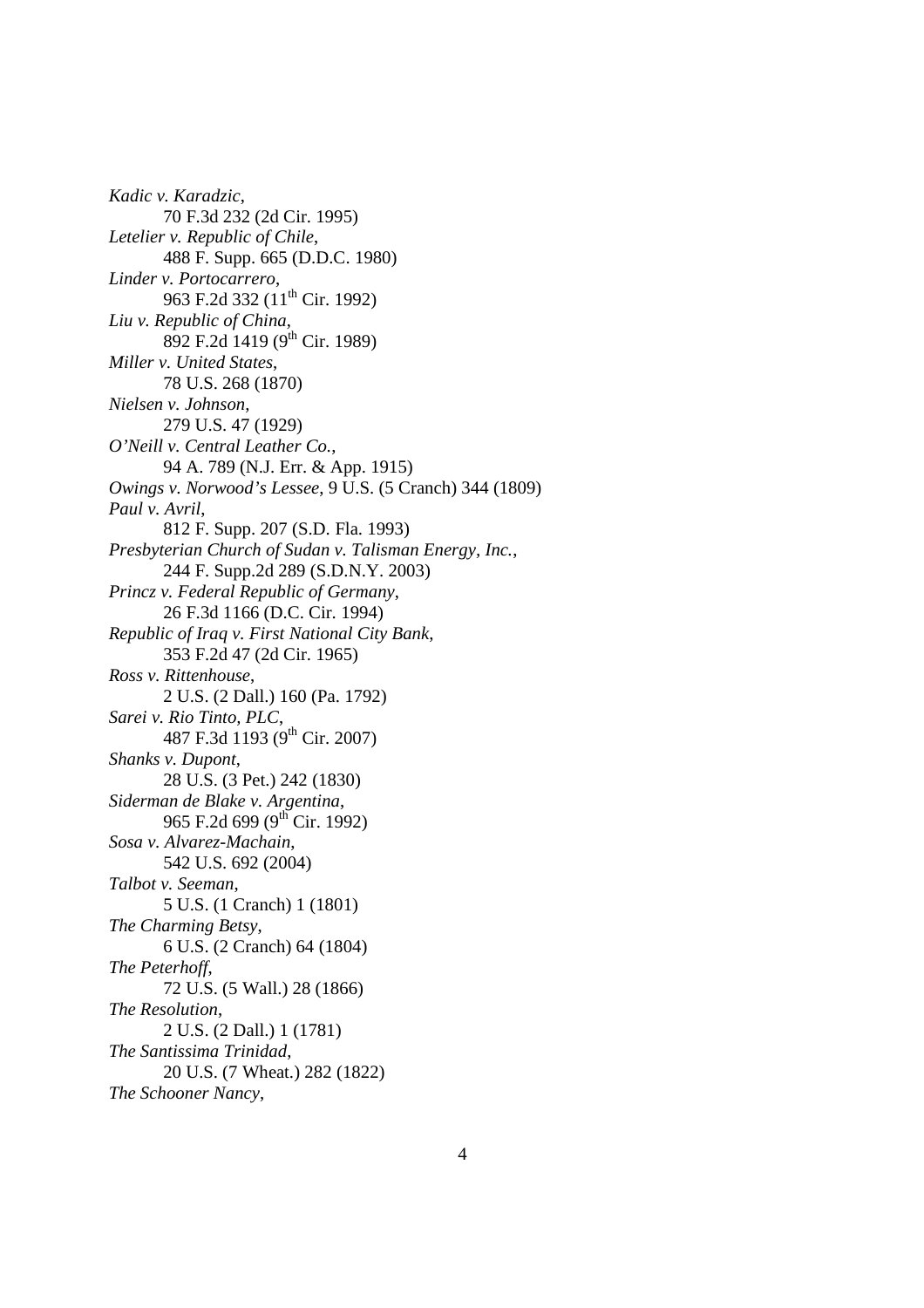27 Ct. Cl. 99 (1892) *The Ship Rose*, 36 Ct. Cl. 290 (1901) *Titus v. United States*, 87 U.S. 475 (1874) *United States v. La Jeune Eugenie*, 26 F. Cas. 832 (C.C.D. Mass. 1821) (No. 15,551) *United States v. Payne*, 264 U.S. 446 (1924) *Ware v. Hylton*, 3 U.S. (3 Dall.) 199 (1796) *West v. Multibanco Comermex, S.A.*, 807 F.2d 820 (9th Cir. 1987) *Xuncax v. Gramajo*, 886 F. Supp. 162 (D. Mass. 1995)

# **CONSTITUTIONAL PROVISIONS**

U.S. Const., art. III, § 2

# **INTERNATIONAL CASES**

Opinion and Judgment, International Military Tribunal at Nuremberg (Oct. 1, 1946)

# **FOREIGN CASES**

*Otto Abetz*, Cour d'Cassation (Ch. crim.), 28 July 1950 *Prefecture of Voiotia v. Federal Republic of Germany*,

# **TREATIES**

Hague Convention (No. IV) Respecting the Laws and Customs of War on Land, 36 Stat. 2277, T.S. No. 539 (Oct. 18, 1907)

# **UNITED STATES STATUTES**

28 U.S.C. § 1331 Foreign Sovereign Immunities Act, 28 U.S.C. § 1602  $§ 1605(a)(3)$ 

# **OPINIONS OF U.S. ATTORNEYS GENERAL**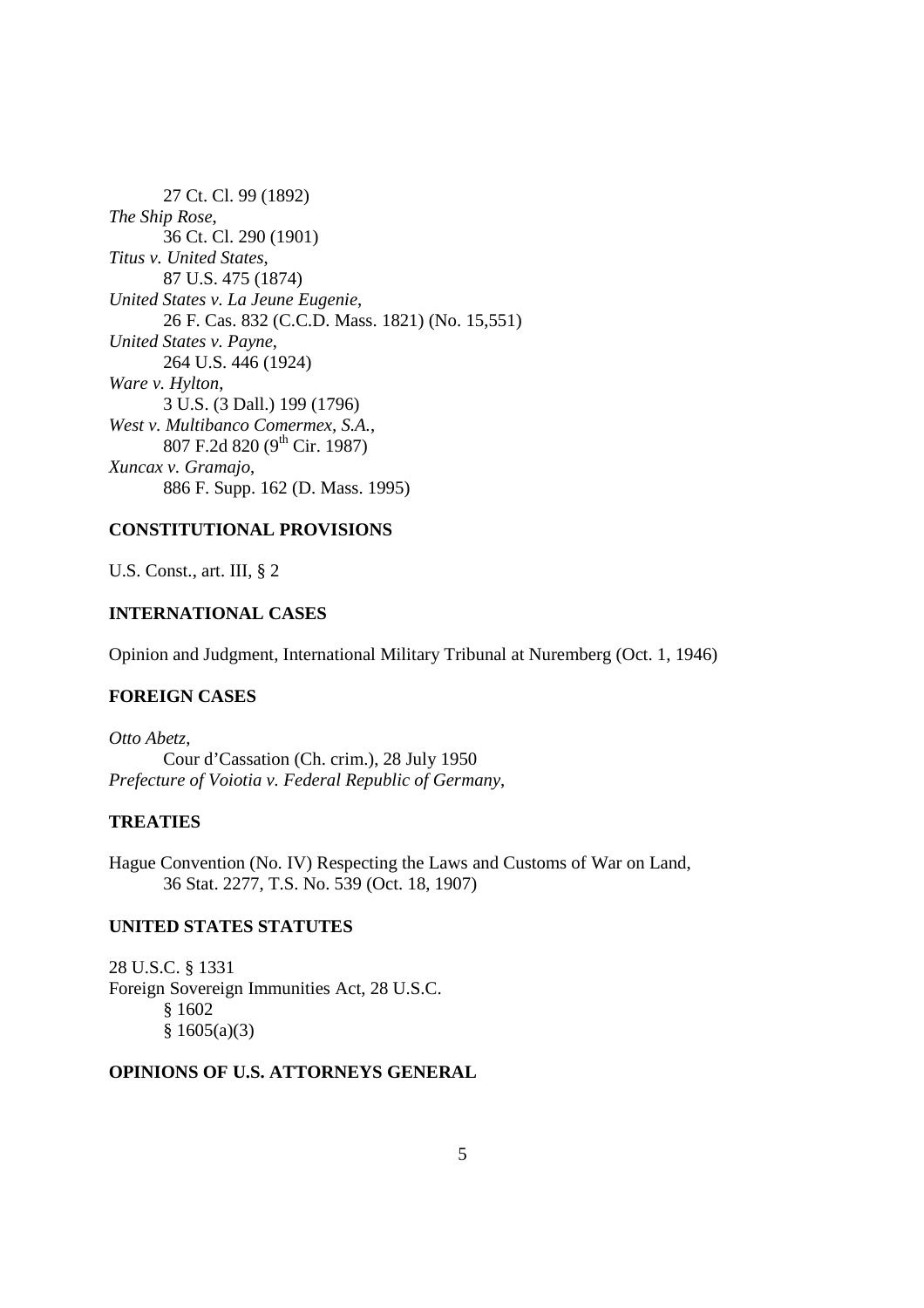1 Op. Att'y Gen. 26 (1792) 9 Op. Att'y Gen. 356 (1859) 11 Op. Att'y Gen. 287 (1865)

## **MISCELLANEOUS MATERIALS**

Instructions for the Government of Armies of the United States in the Field, General Orders No. 100 (1863) [The Lieber Code] Major-General Halleck's General Orders No. 107 (Aug. 15, 1862) 1919 List of War Crimes, Commission on the Responsibility of the Authors of the War and on Enforcement of Penalties, Paris Peace Conference (March 29, 1919) U.S. Dep't of Army, *Field Manual 27-10, The Law of Land Warfare* (1956) *House Report No. 94-1487 (1976) Senate Report, S.Rep. No. 249, 102nd Cong., 1st Sess. 8 (1991) Restatement of the Foreign Relations Law of the United States* (3 ed. 1987) Adam Roberts & Richard Guelff, *Documents on the Laws of War* (3 ed. 2003) Jordan J. Paust, M. Cherif Bassiouni, *et al.*, *International Criminal Law* (3 ed. 2007) Jordan J. Paust, M. Cherif Bassiouni, *et al*., *International Criminal Law Documents Supplement* (2006) Jordan J. Paust, Jon M. Van Dyke, Linda A. Malone, *International Law and Litigation in the U.S.* (2 ed. 2005) Jordan J. Paust, In Their Own Words: Affirmations of the Founders, Framers, and Early Judiciary Concerning the Binding Nature of the Customary Law of Nations, 14  *U.C. Davis J. Int'l L. & Pol'y* 205 (2008) Jordan J. Paust, Judicial Power to Determine the Status and Rights of Persons Detained Without Trial, 44 *Harv. Int'l L.J.* 503 (2003)

Emerich de Vattel, *The Law of Nations* (1758)

#### **INTEREST OF** *AMICUS CURIAE*

*Amicus Curiae*, the Human Rights Committee of the American Branch of the

International Law Association, is composed of lawyers and professors of law who have practiced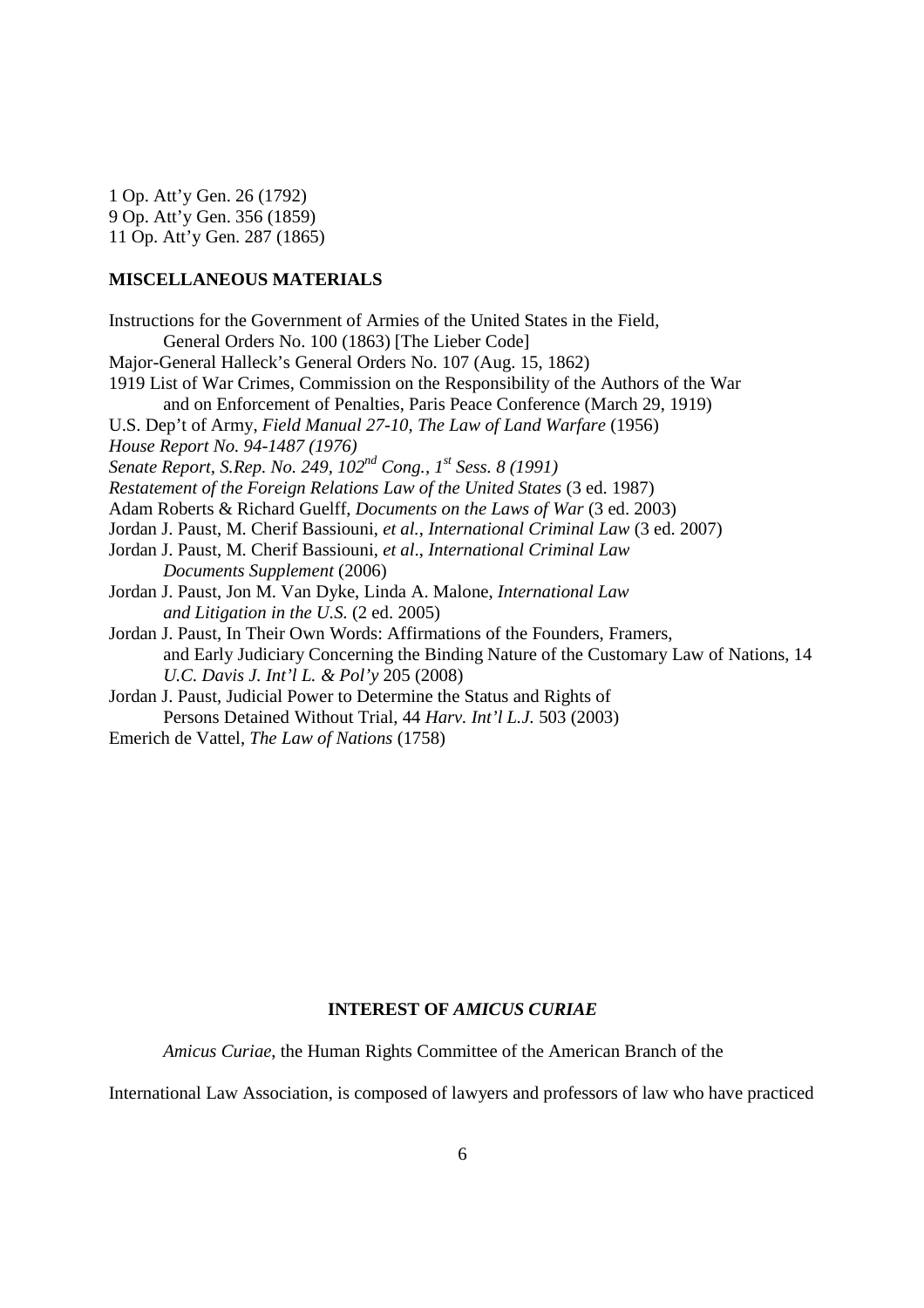and/or lectured and/or published widely on these and related matters.<sup>1</sup> This amicus memorandum sets forth their considered views. We generally oppose decisions of the District Court below. However, we focus here on five main points of international law and its incorporation as law of the United States for purposes of litigation, as explained in the Summary of Argument.

#### **SUMMARY OF ARGUMENT**

 The alleged confiscations or takings of property at issue in this case would definitely violate treaties and customary international law applicable at the time of the alleged conduct of defendant appellee. More specifically, the confiscations or takings would violate treaty-based and customary laws of war. It follows that, assuming plaintiffs' allegations as true, the first element of Section  $1605(a)(3)$  of the FSIA is clearly met – "rights in property [were] taken in violation of international law [and such rights] are in issue." 28 U.S.C. § 1605(a)(3). Moreover, there is no requirement in §  $1605(a)(3)$  that the taking be made by the foreign state as opposed to an agency or instrumentality of a foreign state. Further, for purposes of the FSIA, "except as used in Section 1608," the phrase "foreign state ... includes ... an agency or instrumentality of a foreign state." *Id*. § 1603(a).

 Furthermore, the act of state doctrine only applies to lawful "public" acts of a state. It does not apply to war crimes (in this case, unlawful takings of property in violation of the laws

-

<sup>&</sup>lt;sup>1</sup> No counsel for a party authored this brief in whole or in part, and no such counsel or party made a monetary contribution intended to fund the preparation or submission of this brief. No person, other than *amicus curiae*, their members, or their counsel, made a monetary contribution to the preparation or submission of this brief. The parties have consented to the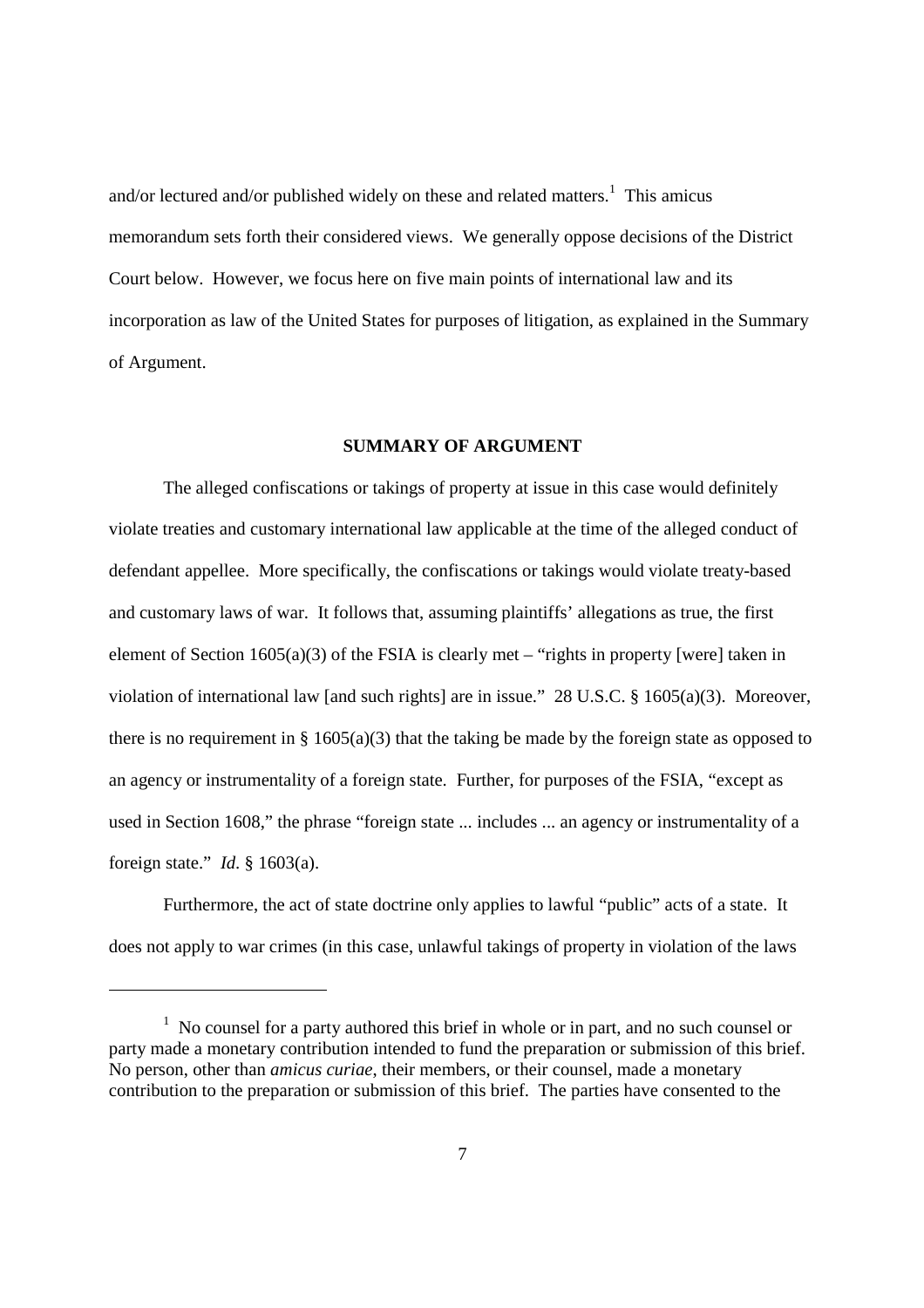of war) because they cannot be lawful "public," "sovereign," or "official" acts of any state and are *ultra vires*. A number of international, foreign, and U.S. cases have made these or similar recognitions. Additionally, a comity-factors approach must not be applied with respect to jurisdiction over war crimes, since they implicate universal jurisdiction and nonimmunity under international law. Congress has not chosen a comity-factors limitation of jurisdiction that pertains under the FSIA, and it would be improper for a court to legislate a new limitation that Congress has not chosen. In fact, Congress has directed the courts to decide cases in conformity with the principles set forth in the FSIA, which include attention to international law. More generally, the Supreme Court has directed that federal statutes must be interpreted in conformity with international law, which in this case provides universal jurisdiction and nonimmunity with respect to war crimes. Finally, these issues are justiciable legal issues and not political questions. § 1602 of the FSIA even directs the courts to decide these issues in conformity with the principles set forth in the FSIA.

#### **ARGUMENT**

## **I. CONFISCATION IS A VIOLATION OF INTERNATIONAL LAW**

Although the district court opinion "assumes" that the takings of property in issue were violations of international law or, "that at least some of the alleged expropriations violated international law" (D. Ct. op. at 12-13), it should be made clear that the alleged confiscations or takings of property here in issue would definitely violate international treaties and customary international law extant at the time.

First, we note that confiscation is different than "expropriation" as such, but both can be

filing of this brief.

-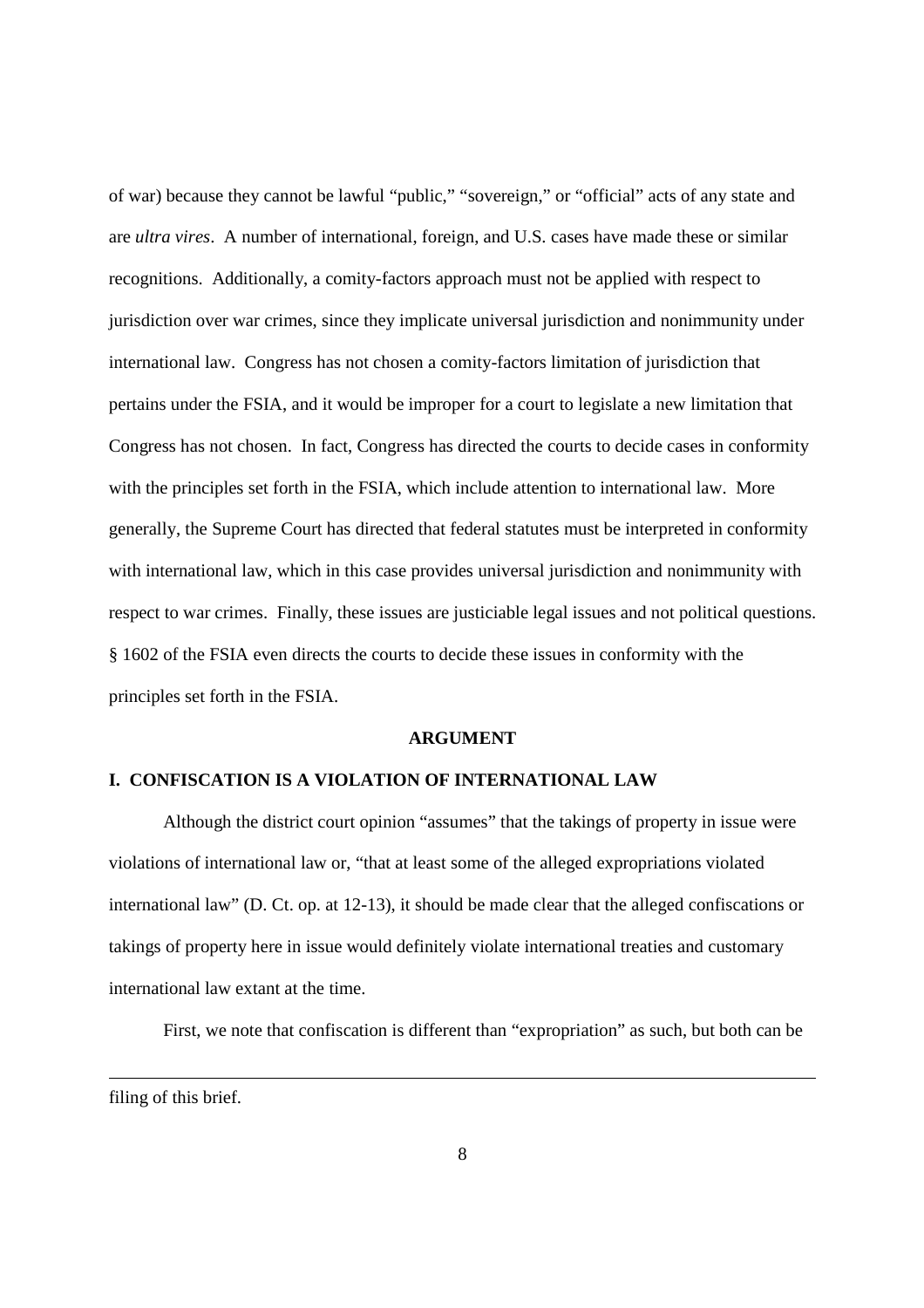takings. Confiscation is the taking of property without payment of any sort and confiscation has long been illegal under general international law. *See, e.g.*, Ware v. Hylton, 3 U.S. (3 Dall.) 199, 299 (1796); Altmann v. Republic of Austria, 317 F.3d 954, 968 (9<sup>th</sup> Cir. 2002), *aff'd*, 541 U.S. 677 (2004); Siderman de Blake v. Republic of Argentina, 965 F.2d 699, 711 (9<sup>th</sup> Cir. 1992), citing West v. Multibanco Comermex, S.A., 807 F.2d 820, 826  $(9<sup>th</sup> Cir, 1987)$ ; Banco Nacional de Cuba v. Chase Manhattan Bank, 658 F.2d 875, 891 (2d Cir. 1981) ("the failure to pay any compensation to the victim of an expropriation constitutes a violation of international law"); Banco Nacional de Cuba v. Farr, Whitlock & Co., 383 F.2d 166, 170-72 (2d Cir. 1967), *cert. denied*, 390 U.S. 956 (1968); Republic of Iraq v. First National City Bank, 353 F.2d 47, 50-52 (2d Cir. 1965), *cert. denied*, 382 U.S. 1027 (1966); Cassirer v. Kingdom of Spain, No. CV-05- 3459-GAF, slip op. at 16 (C.D. Cal Aug. 30, 2006) (quoting *Sidermann*); O'Neill v. Central Leather Co., 94 A. 789 (N.J. Err. & App. 1915); Hawkins v. Nelson, 40 Ala. 553, 556 (1867) (quoted below); RESTATEMENT OF THE FOREIGN RELATIONS LAW OF THE UNITED STATES § 712 (1)(c) (3 ed. 1987) (state responsibility exists under international law for a taking that "is not accompanied by provision for just compensation").

 In this instance, the alleged takings of property occurred during war to which the laws of war also applied. The Vichy Government in France, and SNCF as an agency or instrumentality, were engaged in complicitous behavior – each also in support of Germany, the occupying power in France. Such complicitous behavior included the takings of property of French citizens and those of other nationalities in this instance by and with SNCF. Under Article 46 of the Annex to the Hague Convention (No. IV) Respecting the Laws and Customs of War on Land, 18 October 1907, 36 Stat. 2277, T.S. No. 539, during occupation "[p]rivate property cannot be confiscated."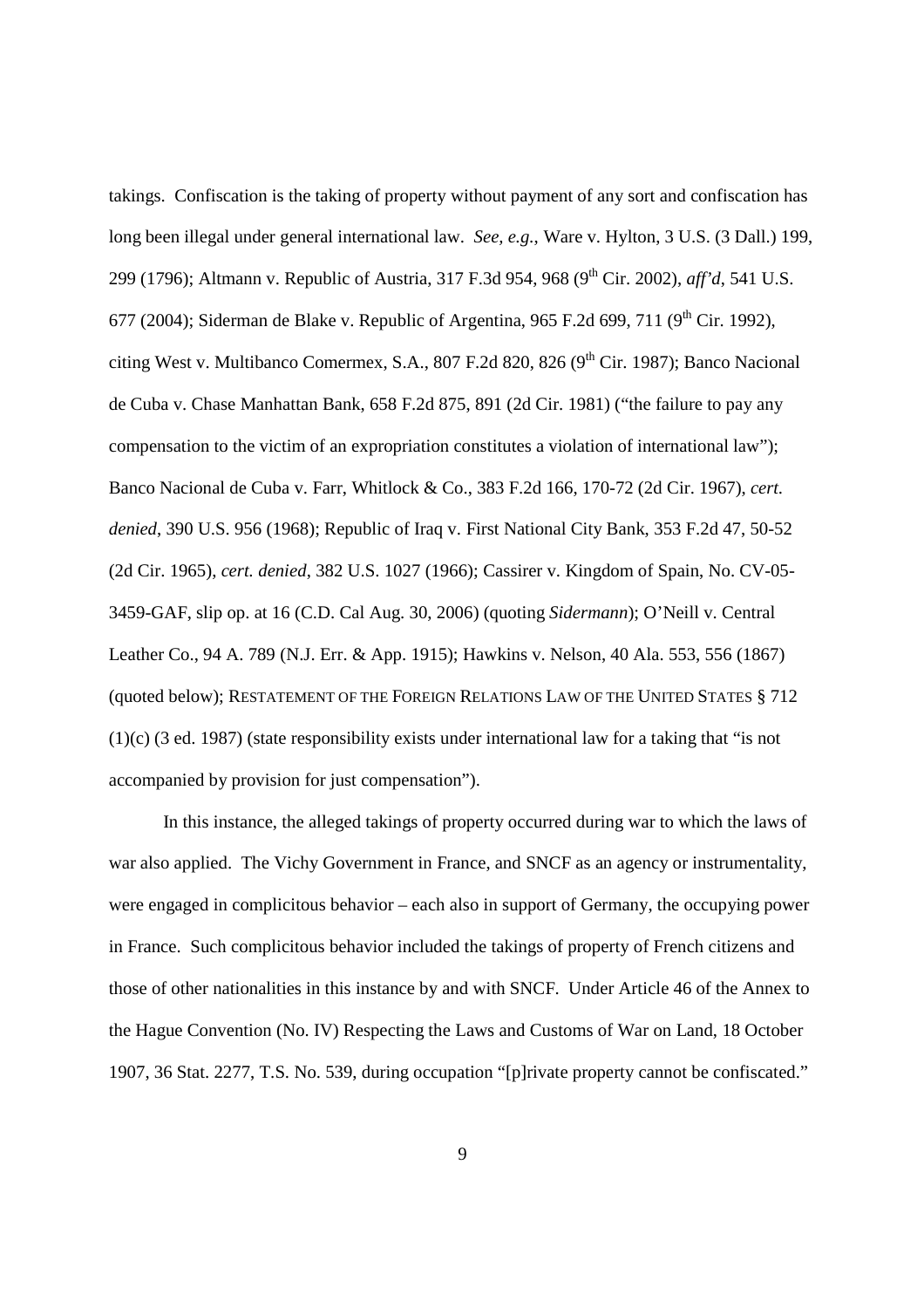Both France and Germany were parties to the treaty by 1910. See ADAM ROBERTS & RICHARD GUELFF, DOCUMENTS ON THE LAWS OF WAR 83 (3 ed. 2003). Such confiscation is a violation of the laws of war and every violation of the laws of war is a war crime regardless of the status of the perpetrator (*e.g.*, as civilian or military). *See, e.g.*, U.S. Dep't Army, Field Manual 27-10, THE LAW OF LAND WARFARE 178, para. 499 (1956).

 The U.S. Army Manual affirms the prohibition of confiscation reflected in Article 46 of the Annex to the 1907 Hague Convention and then adds: "The foregoing prohibition [of confiscation of private property] extends not only to outright taking in violation of the law of war but also to any acts which, through threats, intimidation, or pressure or by actual exploitation of the power of the occupant, permanently or temporarily deprive the owner of the use of his property, without his consent or without authority under international law." *Id*. at 152, para. 406. Although German defendants had argued that the 1907 Hague Convention No. IV was not applicable during World War II because of a "general participation" clause in Article 2 (stating that it applies "only if all the belligerents are parties to the Convention"), it was recognized by the International Military Tribunal at Nuremberg that the Convention had reflected customary international law that was universally applicable without such a treaty-based limitation by 1939, *i.e.*, by the start of World War II. See Opinion and Judgement, International Military Tribunal at Nuremberg (Oct. 1, 1946), pt. III (2) ("by 1939, these rules laid down in the Convention were recognized by all civilized nations, and were regarded as being declaratory of the laws and customs of war"), extract reprinted in JORDAN J. PAUST, M. CHERIF BASSIOUNI, *ET AL*., INTERNATIONAL CRIMINAL LAW 458, 463 (3 ed. 2007) [hereinafter PAUST, BASSIOUNI, *ET AL*., ICL], also noting the customary nature of the Hague Convention by 1939, *id*. at 6.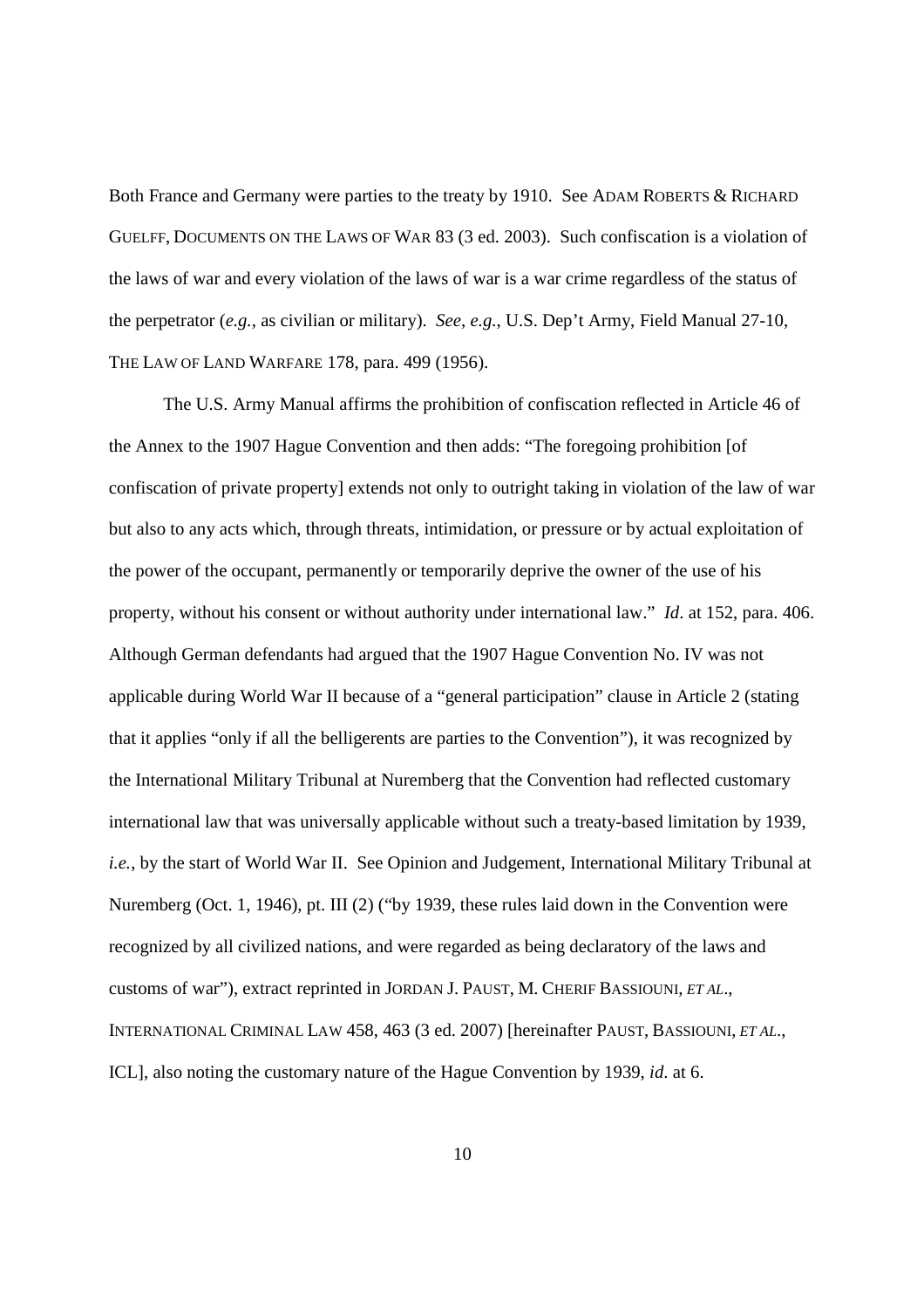Prior to the 1907 Hague Convention, Article 37 of the influential 1863 Lieber Code had recognized that "[t]he United States acknowledge and protect ... strictly private property.... Offenses to the contrary shall be rigorously prosecuted." Instructions for the Government of Armies of the United States in the Field, General Orders No. 100 (1863), extract reprinted in PAUST, BASSIOUNI, *ET AL*., INTERNATIONAL CRIMINAL LAW DOCUMENTS SUPPLEMENT 101, 103 (2006) [hereinafter PAUST, BASSIOUNI, *ET AL*., DOCS]. The Lieber Code was created in an attempt to reflect customary laws of war that were universally applicable. *See, e.g.*, PAUST, BASSIOUNI, *ET AL*., ICL, *supra* at 639.

 Later in the U.S., but prior to the 1907 Hague Convention, the Supreme Court recognized that certain properties of an "enemy" could be confiscated, but "the laws of war do not justify the seizure and confiscation of any private property except that of enemies." Miller v. United States, 78 U.S. 268, 310 (1870). *See also* Titus v. United States, 87 U.S. 475, 476 (1874) (regarding "confiscation of property ... requiring under the laws of war a judicial sentence of condemnation to divest title" of an enemy owner); Elrod v. Alexander, 51 Tenn. 342 (1871) ("'The laws of the United States and the general laws of war authorize, in certain cases, the seizure and conversion of private property for the subsistence, transportation and other uses of the army; but this might be distinguished from pillage, and the taking of property for public purposes is very different from its conversion to private uses...,'" quoting "Revised U.S. Army Regulations, 1863, sec. 21, p. 512; Lieber's Instructions, paras. [arts.] 37, 45; General Orders, 1863, pp. 70, 72."); Hawkins v. Nelson, 40 Ala. 553, 556 (1867) (quoting similar language as in *Elrod*, from Major-General Halleck's General Orders No. 107 (Aug. 15, 1862), which added recognition of the crimes of "pillage or plundering." *Id.* art. 52.).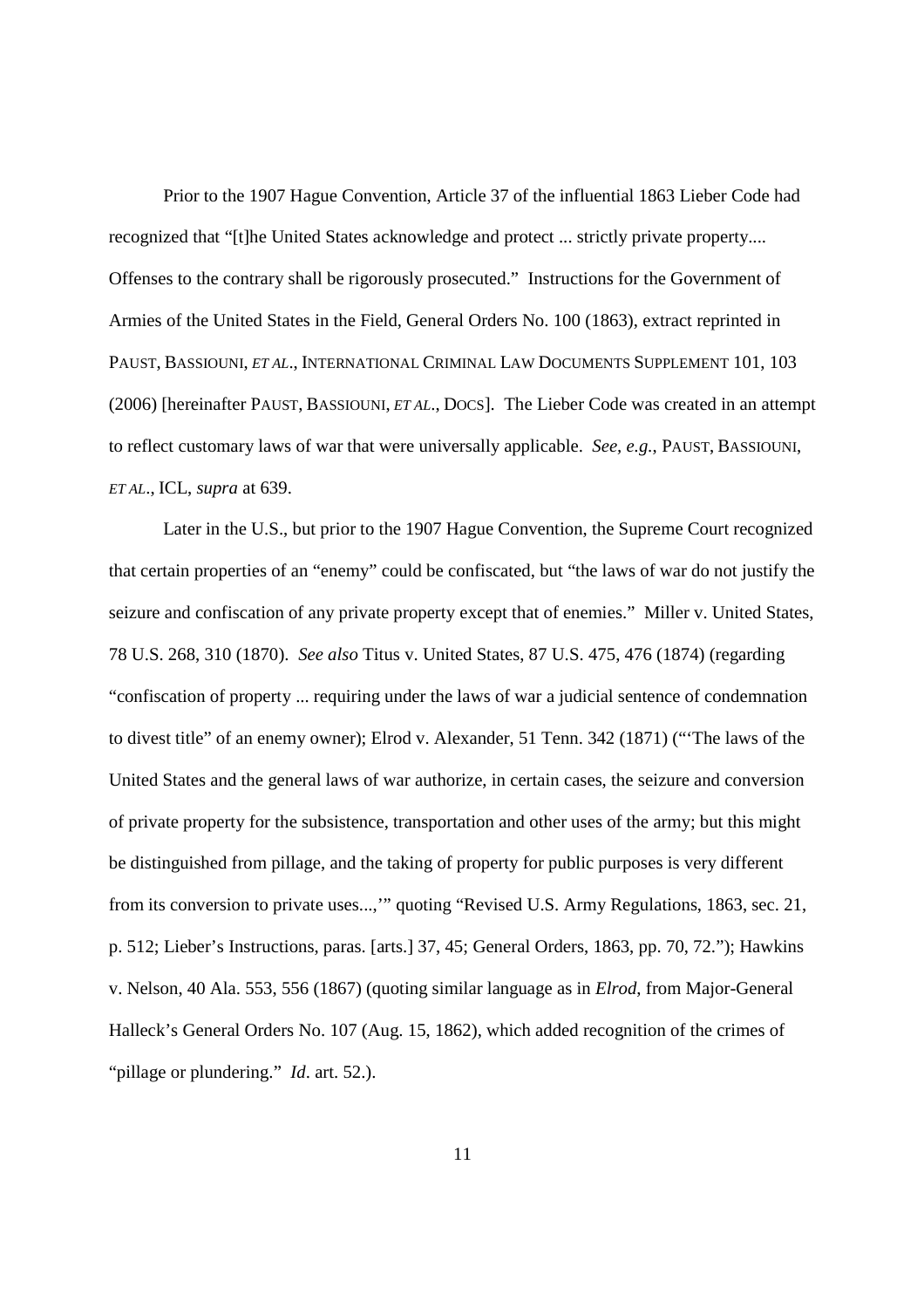Among a 1919 List of War Crimes prepared by the Commission on the Responsibility of the Authors of the War and on Enforcement of Penalties that was presented to the Preliminary Peace Conference after World War I in Paris on March 29, 1919, were the customary war crimes of "[p]illage" and "[c]onfiscation of property." Crimes Nos. 13 & 14, List of War Crimes, Commission on the Responsibility of the Authors of the War and on Enforcement of Penalties (Mar. 29, 1919), reprinted in PAUST, BASSIOUNI, *ET AL*., DOCS, *supra* at 111. France was a member of the Commission. *Id*.

## **II. THE ALLEGED TAKINGS FIT WITHIN SECTION 1605(A)(3) OF THE FSIA**

 In view of the fact that confiscation and pillage of private property were takings of property in violation of customary international law at the time of the alleged takings in this case, and assuming plaintiffs' allegations as true, the first element of Section 1605(a)(3) of the FSIA is clearly met, *i.e.*, "rights in property taken in violation of international law are in issue." Furthermore, since complicity creates criminal responsibility under the laws of war that is subject to criminal and civil sanctions (*see, e.g.*, PAUST, BASSIOUNI, *ET AL*., ICL, *supra* at 44-49; FM 27-10, *supra* at 178, para. 500), we see no reason to read Section 1605(a)(3) restrictively. Also *compare* Altmann v. Republic of Austria, 317 F.3d 954 (9<sup>th</sup> Cir. 2002) (the FSIA applies to Nazi era "complicity in and perpetuation of the discriminatory" takings of art works in violation of the 1907 Hague Convention); *see also* Alperin v. Vatican Bank, 410 F.3d 532 (9<sup>th</sup> Cir. 2005) (bank was involved in conversion and unjust enrichment).

The first element in §  $1605(a)(3)$  merely requires that the property in issue be "taken in violation of international law." Unfortunately, the district court below engaged in an activist effort at judicial legislation when using a "'presumption of separateness'" of a foreign state and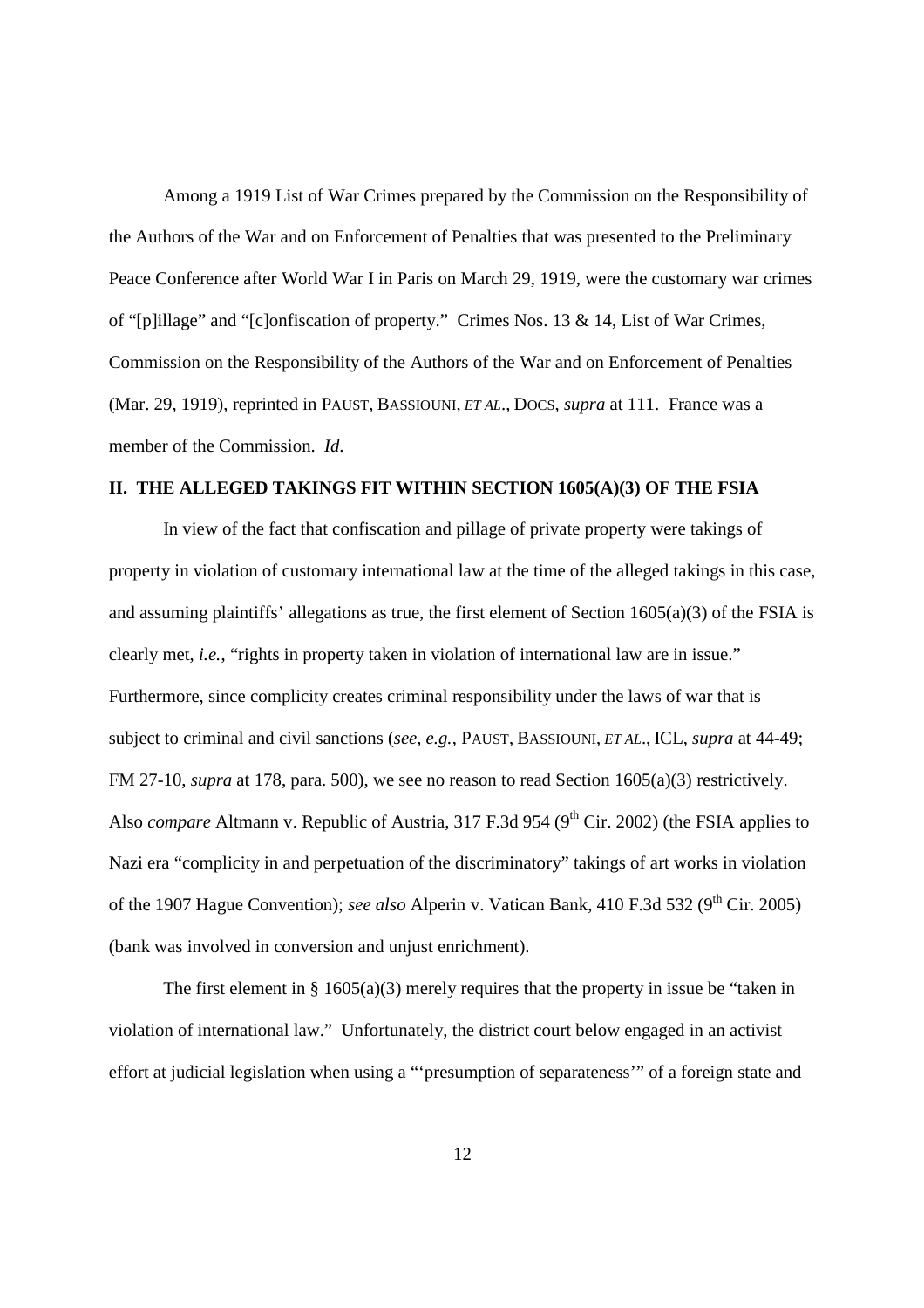its entities in an attempt to rewrite the FSIA as if it "prevents the 'takings' exception from being used to exert jurisdiction over 'foreign states' on the basis of conduct by entities with separate juridical status." D.Ct. op. at 12. There is no such limit in the statute or in its legislative history. If anything, § 1603(a) generally treats a foreign state agency or instrumentality as the "foreign state." For purposes of the FSIA, "except as used in Section 1608," the phrase "foreign state ... includes ... an agency or instrumentality of a foreign state." *Id*. § 1603(a). Although § 1605(a)(3) does not mention a requirement that the taking be by a foreign state and no such limitation exists, had Congress used the phrase "foreign state" to limit the class of takers of property, the phrase would have to be interpreted in accordance with the express language used in § 1603(a) to also cover takings by "an agency or instrumentality." It also happens that a covered agency or instrumentality must be "a separate legal person" ( $\S$  1603(b)(1)), but this does not affect the fact that for purposes of the FSIA (outside of § 1608) a "foreign state" includes an agency or instrumentality of the state.

 We note also that under international law, which is the relevant criterion under 1605(a)(3), separate juridic entities and persons can each be responsible as complicitors in the taking of property in violation of international law or with respect to any international crime or violation even though some other entity or person is the direct perpetrator. Furthermore, under international law, a taking of property in violation of international law can occur at the hands of a state or private actor. The fact that brief legislative history mentions "nationalization or expropriation" as a non-exclusive example and then addresses "takings that are arbitrary or discriminatory" as further examples of takings covered in the legislation cannot rightly lead to the conclusion that 1605(a)(3) was meant to apply only to takings "by a sovereign." *But see* D.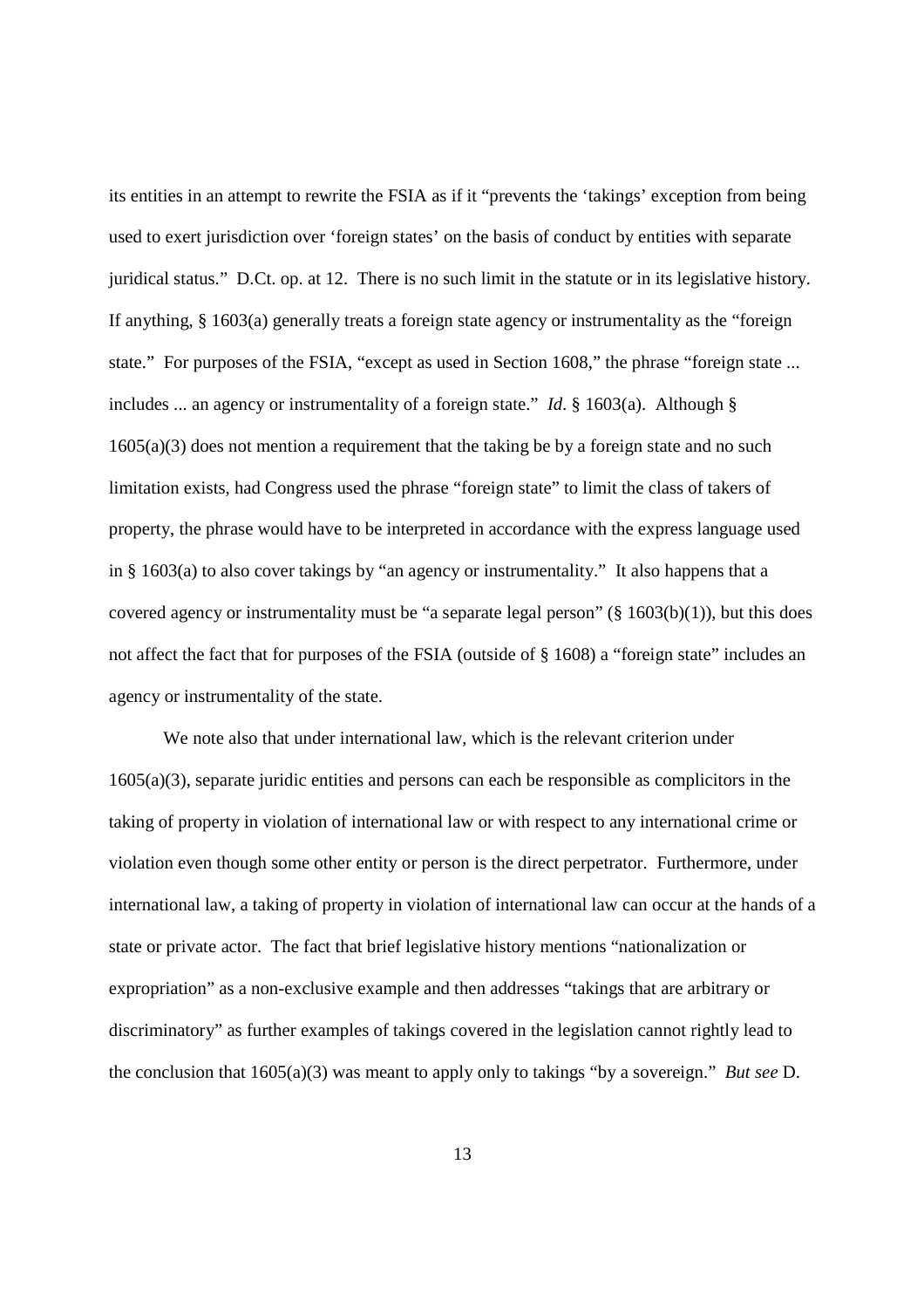Ct. op. at 11. Congress chose no such limiting words and it would be improper for a court to rewrite a federal statute in a way that Congress has not chosen. Moreover, "takings that are arbitrary or discriminatory" can occur at the hands of private actors (including juridic persons) and the phrase quoted is, therefore, not proof of an intent to limit  $\S 1605(a)(3)$  to "sovereign" takings.

## **III. THE ACT OF STATE DOCTRINE DOES NOT APPLY TO WAR CRIMES**

 The act of state doctrine can only apply to "public" acts of a state. *See, e.g.*, Banco Nacional de Cuba v. Sabbatino, 376 U.S. 398 (1964) ("public acts") (a case that is sometimes misunderstood as if the act of state doctrine can apply with respect to a violation of international law, but the Court stressed that customary international law concerning a standard of compensation was not proven where "[]here are few if any issues in international law today on which opinion seems to be so divided" [*id.* at 428] and there are areas where "consensus as to standards" exist and "do not represent a battleground for conflicting ideologies. This decision in no way intimates that the courts ... are broadly foreclosed from considering questions of international law" where such law exists. *Id*. at 430 n.34.).

 The act of state doctrine does not apply to war crimes, because such crimes cannot be lawful "public," "sovereign," or "official" acts of any state and are *ultra vires*. As the International Military Tribunal at Nuremberg ruled:

"the doctrine of sovereignty of the State ... cannot be applied to acts which are condemned as criminal by international law. The authors of these acts cannot shelter themselves behind their official position.... He who violates the laws of war cannot obtain immunity while acting in pursuance of the authority of the State if the State in authorising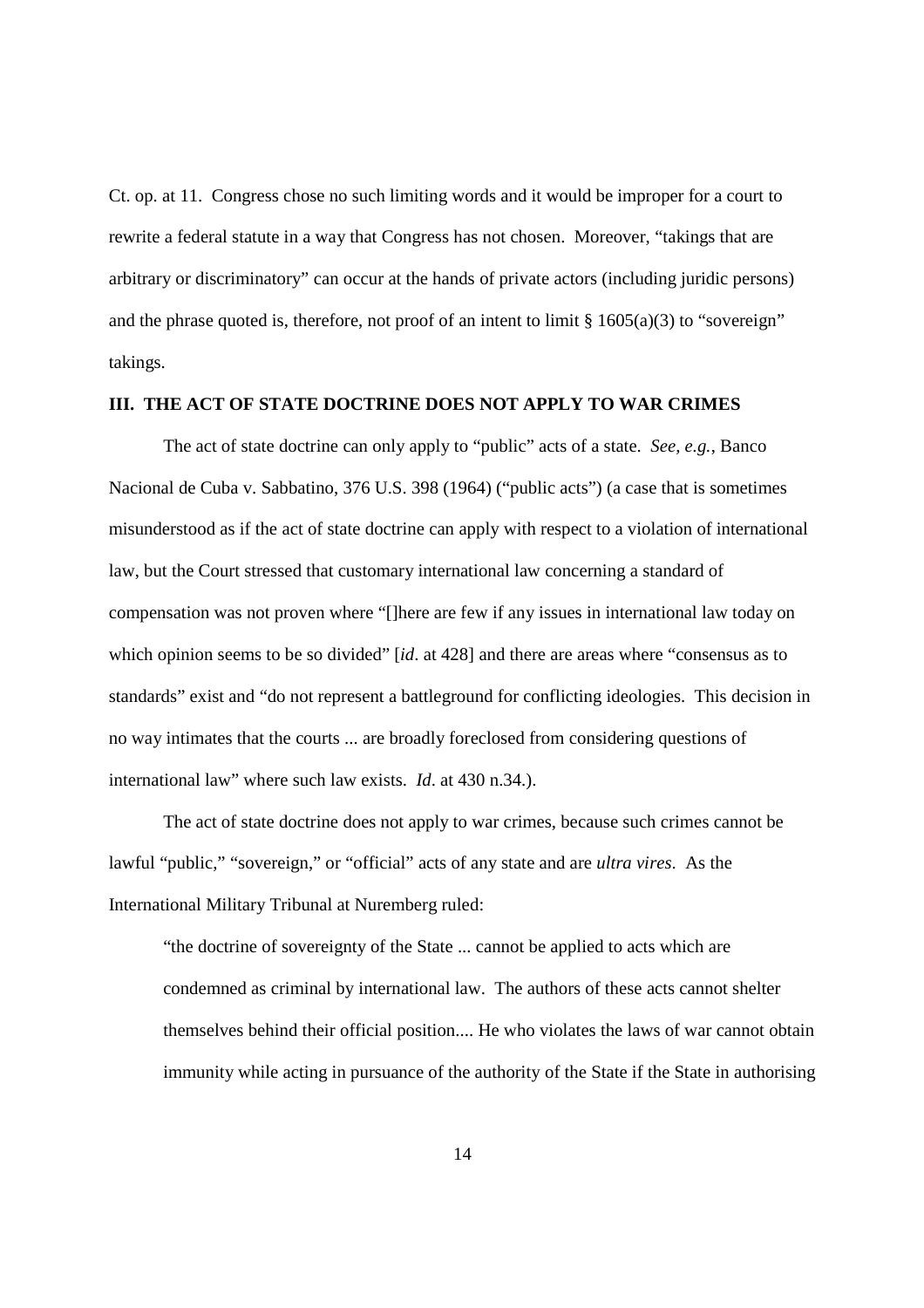action moves outside its competence under international law."

Opinion and Judgment, International Military Tribunal at Nuremberg (Oct. 1, 1946).

 A similar lack of immunity formed a basis for the prosecution of a German Ambassador for war crimes in the French case of *Otto Abetz*. Cour d'Cassation (Ch. crim.), 28 July 1950, extract in 46 AM. J. INT'L L. 161 (1952). A 1997 decision of a Greek court allowed litigation to proceed against Germany with respect to atrocities committed by German occupation forces during WWII partly because "acts of a state that violates *jus cogens* norms do not have the character of sovereign acts" and are "null and void, and cannot constitute a source of legal ... privileges, such as the claim to immunity." Prefecture of Voiotia v. Federal Republic of Germany, extract addressed in JORDAN J. PAUST,JON M. VAN DYKE, LINDA A. MALONE, INTERNATIONAL LAW AND LITIGATION IN THE U.S. 731-32 (2 ed. 2005). In 2000, the Hellenic Supreme Court affirmed nonimmunity, noting that the murders in question were crimes against humanity and an abuse of sovereign power that were not protectable acts under customary international law as well as acts "in breach of rules of peremptory international law (Article 46 of the [1907 Hague Convention No. IV, Annex] Regulations, and they were not acts *jure imperii*" (or "public" acts). *Id*. (S.Ct. 2000), extract reprinted in PAUST, VAN DYKE, MALONE, *supra* at 732.

 Since no state has authority to participate in international crimes and state sovereignty is not relevant when international crimes have been committed, "foreign policy" should also be irrelevant. States are on notice that international criminal conduct is without authority, and no state can rightly be embarrassed by inquiry into its international criminal activity or *acta contra omnes*. *See also* Prefecture of Voiotia v. Federal Republic of Germany (Greece 1997), *supra*;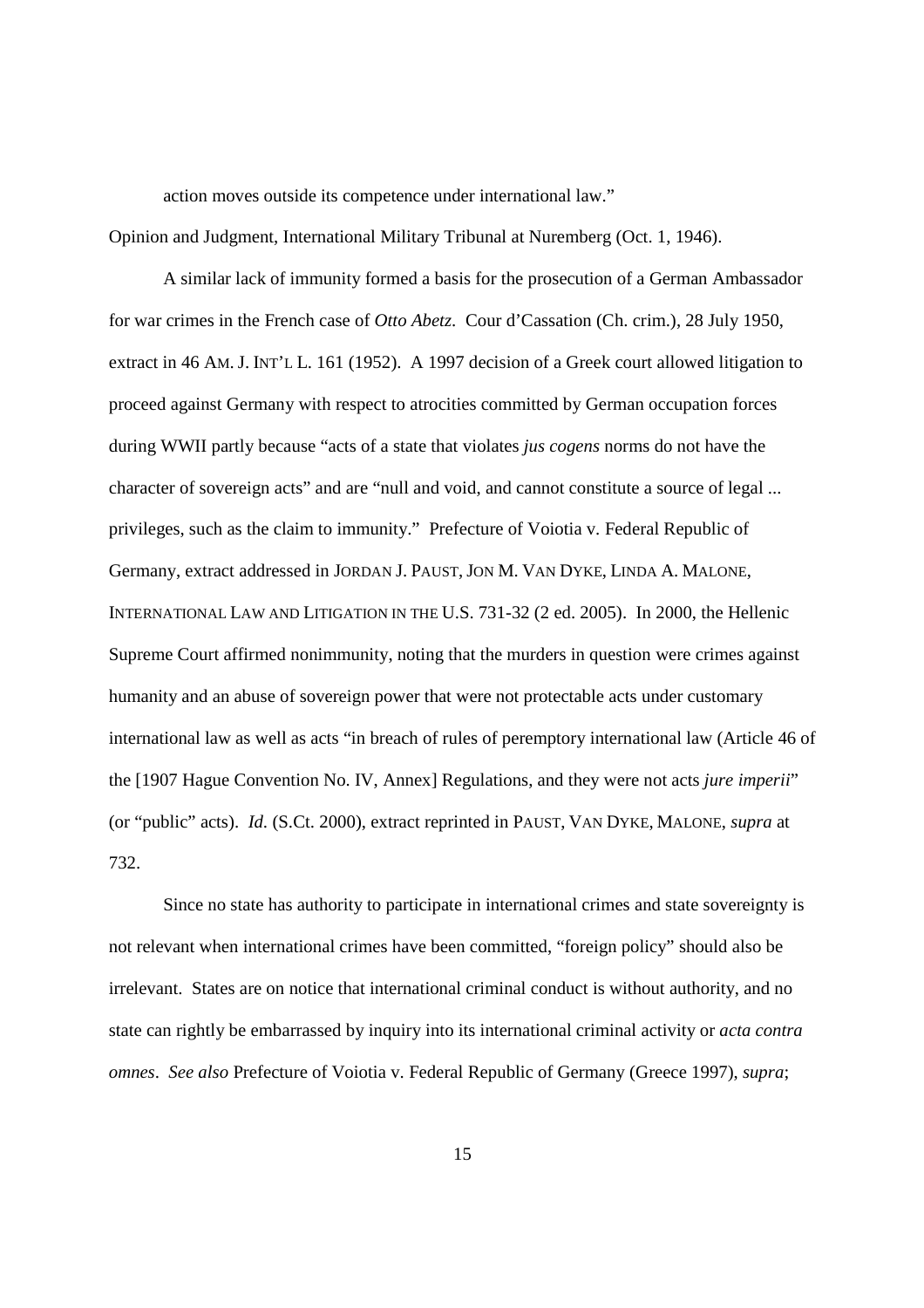Princz v. Federal Republic of Germany, 26 F.3d 1166, 1182, 1184 (D.C. Cir. 1994) (Wald, J., dissenting) ("a state is never entitled to immunity for any act that contravenes a *jus cogens* norm, regardless of where or against whom that act was perpetrated ... the state cannot be performing a sovereign act entitled to immunity" and "Germany could not have helped but realize that it might one day be held accountable for its heinous actions by any other state, including the United States"); Filartiga v. Pena-Irala, 577 F. Supp. 860, 862 (E.D.N.Y. 1984) ("there is no ... justifiable offense to" a foreign state when jurisdiction is exercised over torture); EMERICH DE VATTEL, THE LAW OF NATIONS bk. I, chpt. IV, sec. 54 (1758) ("The Prince ... who would in his transports of fury take away the life of an innocent person, divests himself of his character, and is not longer to be considered in any other light than that of an unjust and outrageous enemy").

 Several U.S. cases have also recognized the unavoidable fact that war crimes and other violations of international criminal law and human rights law cannot be lawful "official" or "public" acts of state and are not entitled to immunity. *See, e.g.*, Sarei v. Rio Tinto, PLC, 487 F.3d 1193, 1210 ( $9<sup>th</sup>$  Cir. 2007) ("acts of racial discrimination cannot constitute official sovereign acts," also quoting Siderman de Blake v. Republic of Argentina, 965 F.2d 699, 718 (9<sup>th</sup> Cir. 1992) ("[i]nternational law does not recognize an act that violates *jus cogens* as a sovereign act")); Enahoro v. Abubakar, 408 F.3d 877, 893 ( $7<sup>th</sup>$  Cir. 2005) (Cudahy, J., dissenting) ("officials receive no immunity for acts that violate international *jus cogens* human rights norms (which by definition are not legally authorized acts.)"); Doe I v. Unocal Corp., 395 F.3d 932, 958-59 (9<sup>th</sup> Cir. 2002); Altmann v. Republic of Argentina, 317 F.3d 954, 967 (9<sup>th</sup> Cir. 2002), quoting West v. Multibanco Comermex, S.A., 807 F.2d 820, 826 (9<sup>th</sup> Cir. 1987) ("violations of international law are not 'sovereign' acts"); *In re* Estate of Ferdinand Marcos,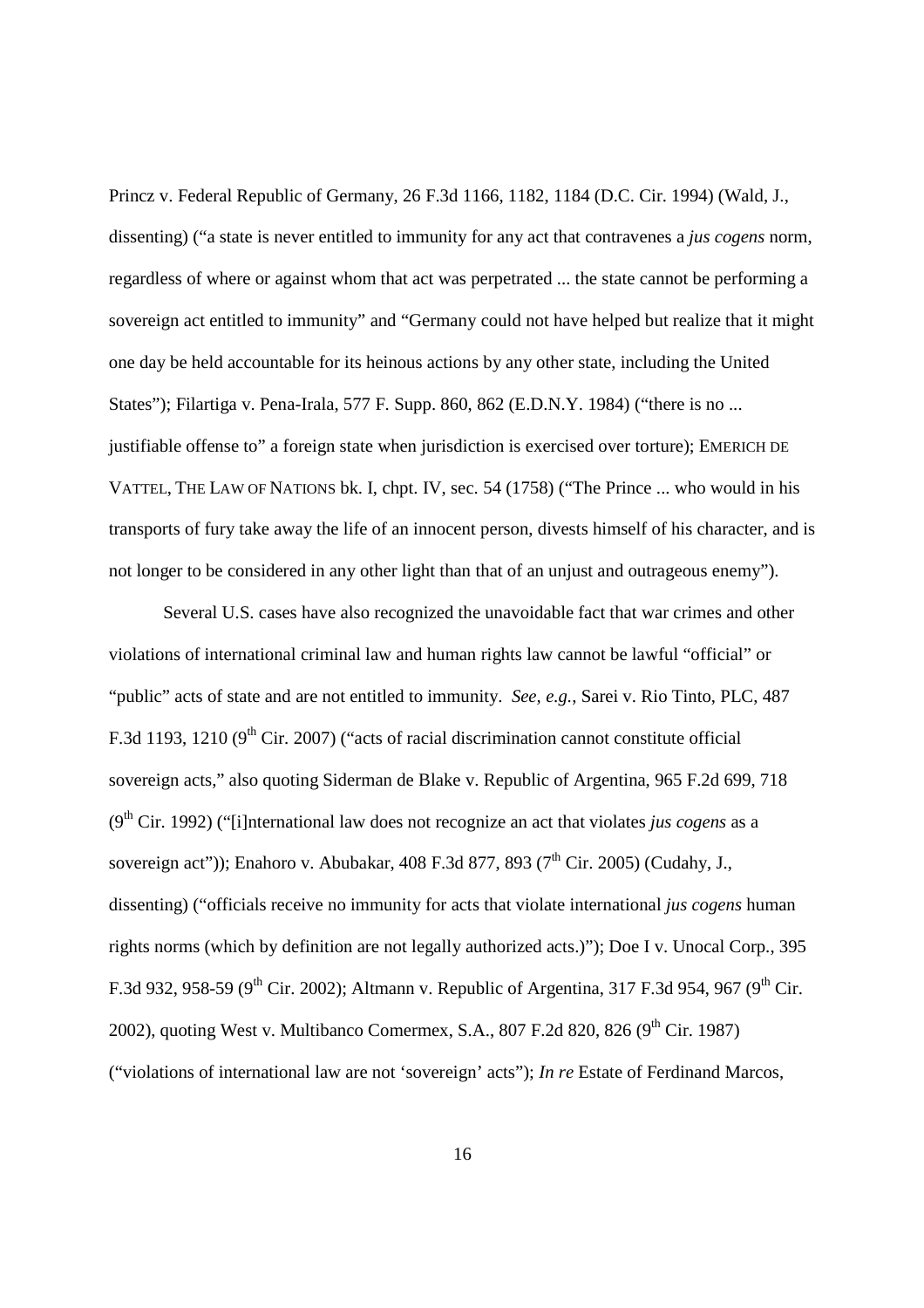Human Rights Litigation Hilao v. Estate of Ferdinand Marcos, 25 F.3d 1467, 1471 (9<sup>th</sup> Cir. 1994) (human rights violations, including torture, are not lawful public acts of state); Liu v. Republic of China, 892 F.2d 1419, 1432-33 ( $9<sup>th</sup>$  Cir. 1989) (act of state doctrine not applied to assassination, which is not in the "public interest" and a strong international consensus exists that it is illegal), *cert. dismissed*, 497 U.S. 1058 (1990); Bowoto v. Chevron Corp., 2007 WL 2349345 (N.D. Cal. 2007) (quoting *Siderman*, quoted above in *Sarei*); Presbyterian Church of Sudan v. Talisman Energy, Inc., 244 F. Supp.2d 289, 344-35 (S.D.N.Y. 2003) (adjudication of genocide, war crimes, enslavement, and torture is not barred by the act of state doctrine); Cabiri v. Assasie-Gyimah, 921 F. Supp. 1189, 1198 (S.D.N.Y. 1996) (defendant could not argue that torture fell within the scope of his authority); Xuncax v. Gramajo, 886 F. Supp 162, 176 (D. Mass. 1995) ("these actions exceed anything that might be considered to have been lawfully within the scope of Gramajo's official authority," and quoting Letelier v. Republic of Chile, 488 F. Supp. 665, 673 (D.D.C. 1980) (assassination is "clearly contrary to precepts of humanity as recognized in both national and international law" and so cannot be part of official's "discretionary" authority), *cert. denied*, 471 U.S. 1125 (1985)); Paul v. Avril, 812 F. Supp. 207, 212 (S.D. Fla. 1993) (defendant's argument regarding "the act of state and political question doctrines is completely devoid of merit. The acts ... [of torture, cruel, inhuman and degrading treatment, and arbitrary detention in violation of customary international law] hardly qualify as official public acts" and regarding the political question doctrine, the claims present "clearly justiciable legal issues"); Forti v. Suarez-Mason, 672 F. Supp. 1531, 1546 (N.D. Cal. 1987) (torture, arbitrary detention, and summary execution "are not public official acts"); *see also* Johnson v. Eisentrager, 339 U.S. 763, 765, 789 (1950) (no form of immunity exists for war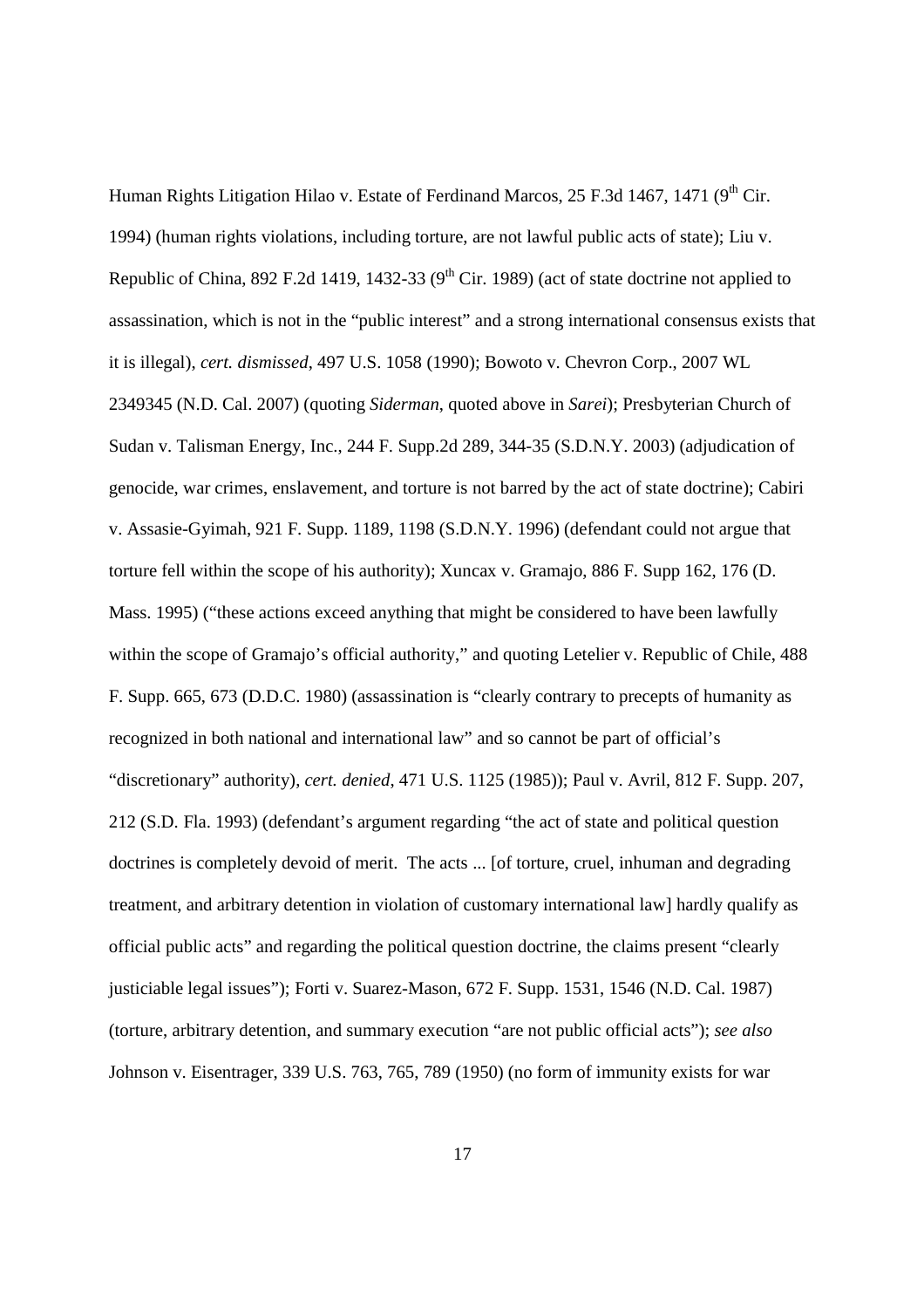crimes in violation of Geneva law); Berg v. British and African Steam Navigation Co. (The Prize Ship "Appam"), 243 U.S. 124, 153-56 (1917) (jurisdiction recognized regarding German government's violation of the law of nations and relevant treaties and nonimmunity existed because "an illegal capture would be invested with the character of a tort" [*id*. at 154] and jurisdiction is not obviated despite the intervention of the German ambassador and a claim that since proceedings had been instituted in Germany that the U.S. court should decline. *Id*. at 147, 152.); The Santissima Trinidad, 20 U.S. (7 Wheat.) 283, 350-55 (1822) (property taken by a foreign ship of war in violation of the law of nations is not immune and "is liable to the jurisdiction of our Courts"); Abebe-Jira v. Negewo, 72 F.3d 844, 848  $(11<sup>th</sup> Cir. 1996)$  (regarding the political question doctrine, "[i]n Linder v. Portocarrero, 963 F.2d 332, 337 ( $11<sup>th</sup>$  Cir. 1992), we held that the political question doctrine did not bar a tort action instituted against Nicaraguan Contra leaders [for war crimes in violation of common Article 3 of the Geneva Conventions]. Consequently, we reject Negewo's contention in light of *Linder*."); Daventree, Ltd. v. Republic of Azerbaijan, 349 F. Supp.2d 736, 755 n.4 (S.D.N.Y. 2004) ("the Act of State doctrine only applies to valid acts of state"); Doe v. Unocal Corp., 963 F. Supp. 880, 892-95 (C.D. Cal. 1997) ("Because nations do not, and cannot under international law, claim a right to torture..., a finding that a nation committed such acts ... should have no detrimental effect on the policies underlying the act of state doctrine. Accordingly, the Court need not apply the act of state doctrine in this case"); United States v. La Jeune Eugenie, 26 F. Cas. 832, 847-51 (C.C.D. Mass. 1821) (No. 15,551) (regarding "an offence against the universal law of society," "no nation can rightly permit its subjects to carry in on, or exempt them ... [and] no nation can privilege itself to commit a crime against the law of nations"); Senate Report, S.Rep. No. 249, 102nd Cong., 1st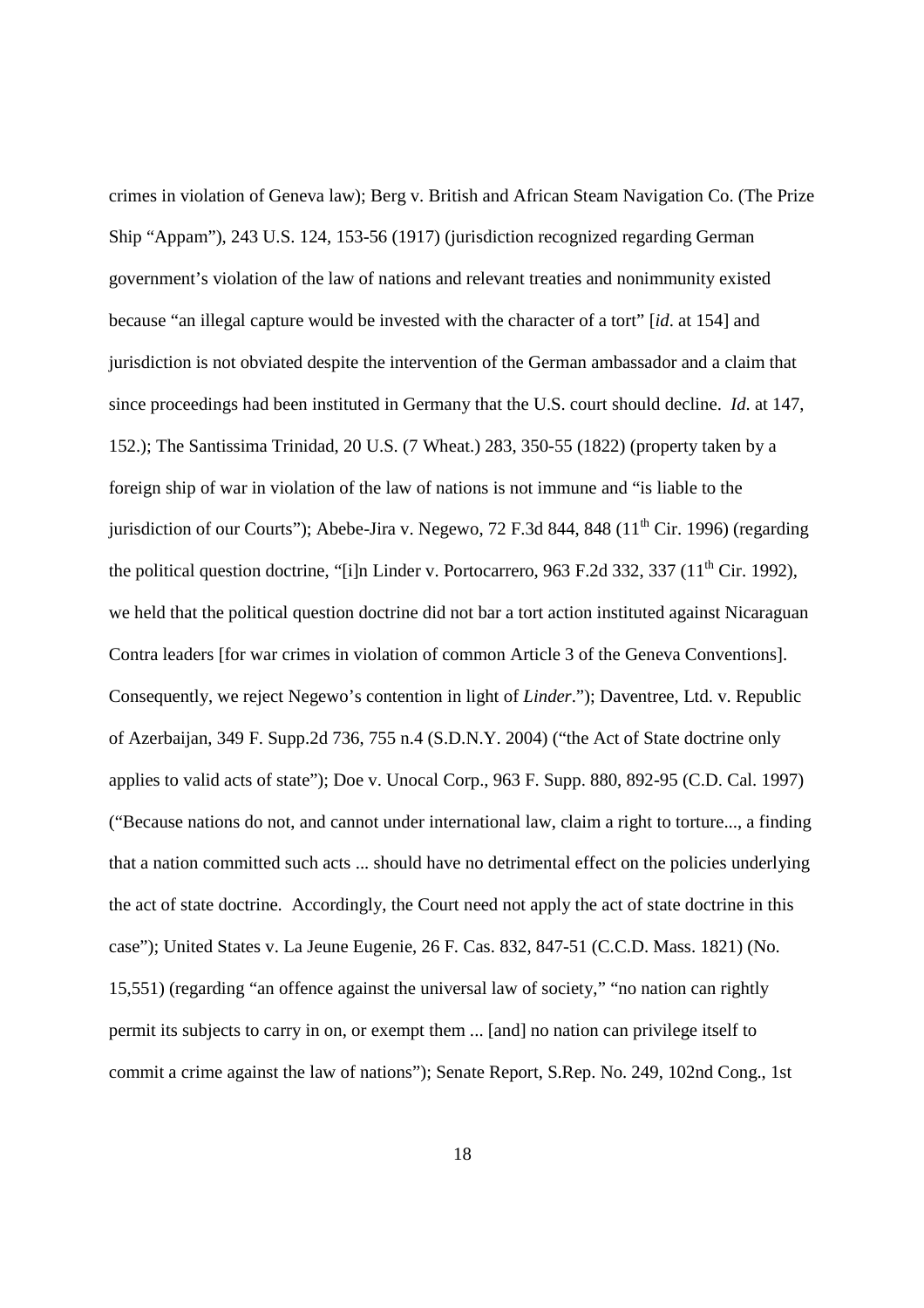Sess. 8 (1991) (the act of state doctrine "applies only to 'public' acts, and no state commits torture as a matter of public policy," adding: "[a] state that practices torture and summary execution is not one that adheres to the rule of law. Consequently, the [TVPA] is designed to respond to this situation by providing a civil cause of action in US courts," and the Senate Judiciary "Committee does not intend the 'act of state' doctrine to provide a shield from lawsuit...."); 9 Op. Att'y Gen. 356, 357 (1859) ("A sovereign who tramples upon the public law of the world cannot excuse himself by pointing to a provision of his own municipal code").

 More generally, Justice Breyer has recognized that universal jurisdiction with respect to "war crimes," among others, "necessarily contemplates a significant degree of civil tort recovery." Sosa v. Alvarez-Machain, 542 U.S. 692, 762 (2004) (Breyer, J., concurring).

## **IV. A COMITY-FACTORS APPROACH MUST NOT BE APPLIED TO WAR CRIMES**

 A comity-factors approach must not be applied with respect to jurisdiction over war crimes, since they implicate universal jurisdiction and nonimmunity under international law. Concerning universal jurisdiction over and nonimmunity with respect to customary international crime, *see, e.g.*, PAUST, BASSIOUNI, *ET AL*., ICL, *supra* at 31-34, 155-74. The comity-factors approach suggested by the RESTATEMENT OF FOREIGN RELATIONS LAW OF THE UNITED STATES § 403 (3 ed. 1987), if ever preferable, would only apply to jurisdictional bases listed in § 402 (*e.g.*, territorial, nationality, and protective) and expressly does not reach or limit the exercise of universal jurisdiction under § 404. *See also* PAUST, BASSIOUNI, *ET AL*., ICL, *supra* at 210-11. It was error, therefore, to attempt to deny jurisdiction through a comity-factors approach under § 403 in this case. *But see* D. Ct. op. at 23-24, 32-33.

Moreover, Congress and the courts generally ignore such a limiting approach to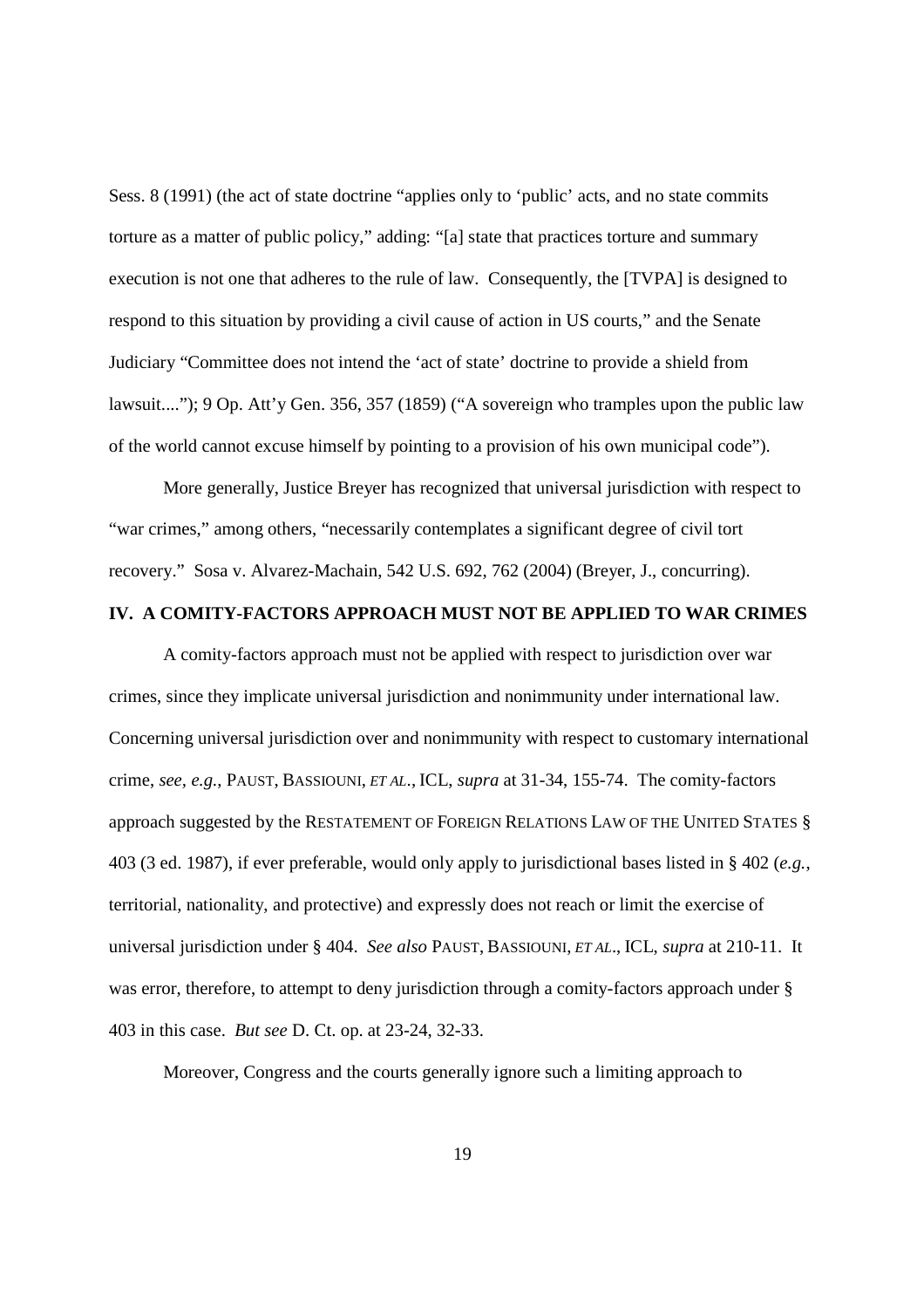jurisdiction, especially if nationality or protective jurisdiction pertains. *See, e.g.*, PAUST, BASSIOUNI, *ET AL*., ICL, *supra* at 208, 210. It is not a requirement of customary international law (or any relevant treaty) and it is an ad hoc, slot-machine approach using vague factors without guidance as to what factors should be weighted, how, and in what circumstances. *Id*. at 208-09. Moreover, Congress has not chosen a comity-factors limitation of jurisdiction over foreign states and foreign state entities under the FSIA and it would be inappropriate for courts to add limits that Congress has not chosen.

 In fact, under Section 1602 of the FSIA, Congress has expressly declared that "[c]laims of foreign states to immunity should henceforth be decided by courts of the United States and of the States in conformity with the principles set forth in this chapter." "[T]he central purpose of the bill" to create the FSIA was to ensure "[t]hat decisions on claims by foreign states to sovereign immunity are best made by the judiciary on the basis of a statutory regime which incorporates standards recognized under international law." House Report No. 94-1487, at 6613 (1976). It is not for the courts to deny jurisdiction where Congress has authorized jurisdiction and has declared that issues are to be decided by courts on the basis of the principles set forth in its legislation.

 When interpreting the FSIA, in addition to the fact that Congress has directed the courts to use "the principles set forth" (which also incorporate "standards recognized under international law"), it must be emphasized that the Supreme Court has mandated more generally that federal statutes must be interpreted consistently with international law. *See, e.g.*, The Charming Betsy, 6 U.S. (2 Cranch) 64, 117-18 (1804) (Marshall, C.J.) ("An Act of Congress ought never to be construed to violate the law of nations if any other possible construction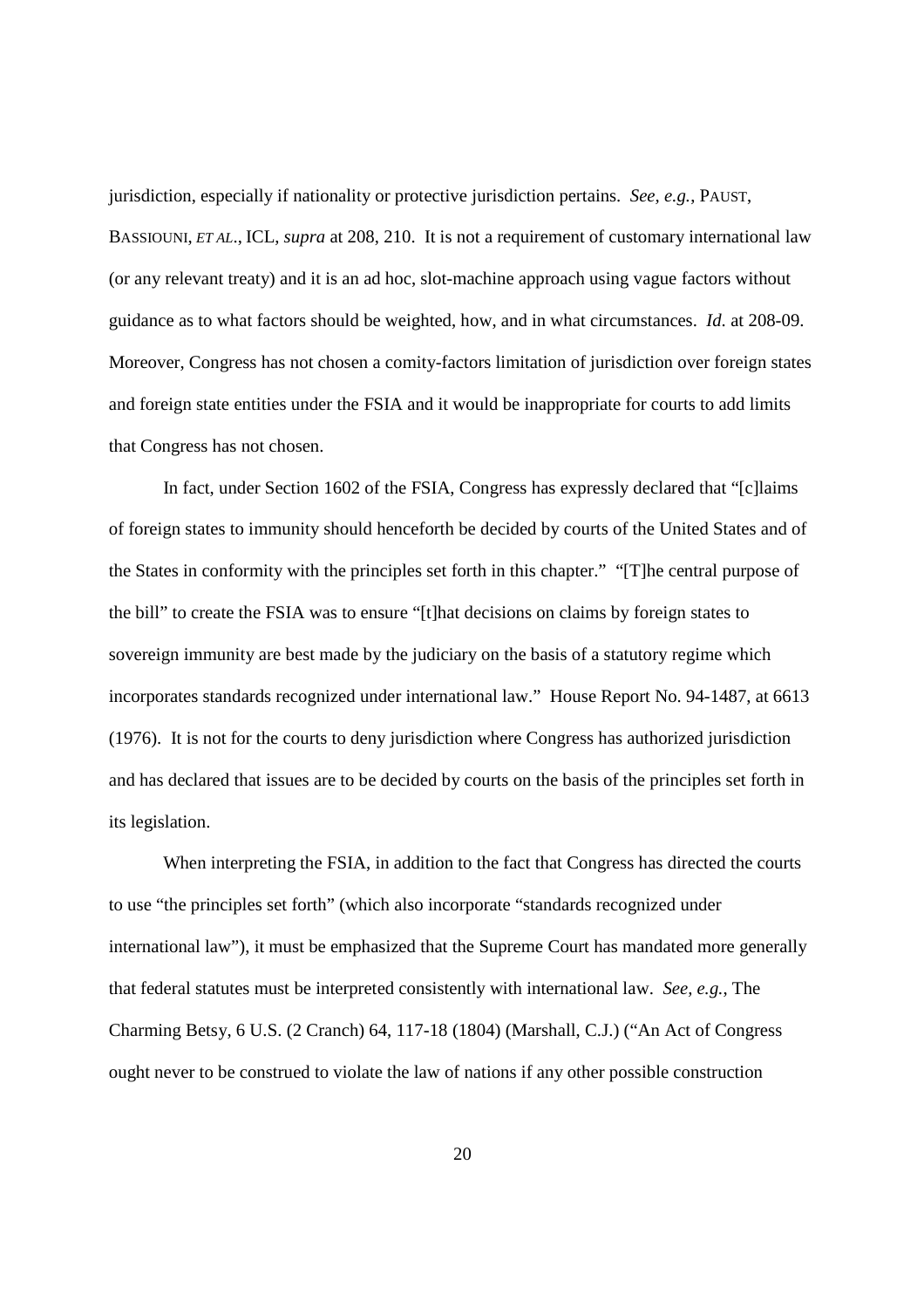remains, and, consequently can never be construed to violate ... rights ... further than is warranted by the law of nations."). There were other early recognitions of this fundamental rule of construction. *See, e.g.*, Talbot v. Seeman, 5 U.S. (1 Cranch) 1, 43 (1801); 1 Op. Att'y Gen. 26, 27 (1792); *see also id.* at 53 (stating that the municipal law is strengthened by the law of nations); Ross v. Rittenhouse, 2 U.S. (2 Dall.) 160, 162 (Pa. 1792); The Resolution, 2 U.S. (2 Dall.) 1, 4 (1781); 11 Op. Att'y Gen. 297, 299–300 (1865); 9 Op. Att'y Gen. 356, 362–63 (1859); The Ship Rose, 36 Ct. Cl. 290, 301 (1901); The Schooner Nancy, 27 Ct. Cl. 99, 109 (1892); PAUST, VAN DYKE, MALONE, *supra* at 153-54. The rule has modern recognition. *See, e.g.*, *id*. at 154. As noted, international law recognizes universal jurisdiction and nonimmunity (including the fact that violations of international criminal law are not public, sovereign or official acts of state with respect to sovereign immunity or act of state doctrines) and does not recognize a comity-factors limitation of universal jurisdiction.

# **V. ISSUES WHETHER WAR CRIME RESPONSIBILITY EXISTS ARE NOT "POLITICAL" BUT LEGAL QUESTIONS**

 As noted more generally in *Abebe-Jira*, *Linder*, and *Paul v. Avril* (each quoted above in Part III), the political question doctrine must not bar a claim addressing war crimes or other serious violations of international law (which are beyond the lawful authority of any state) and claims regarding such violations present justiciable legal issues, not political questions. *See also* The Peterhoff, 72 U.S. (5 Wall.) 28, 57 (1866) ("we administer the public law of nations, and are not at liberty to inquire what is for the particular ... disadvantage of our own or another country"); Alperin v. Vatican Bank, 410 F.3d 532, 548 ( $9<sup>th</sup>$  Cir. 2005) (the political question doctrine did not bar claims regarding Nazi era unlawful conversion of property and such claims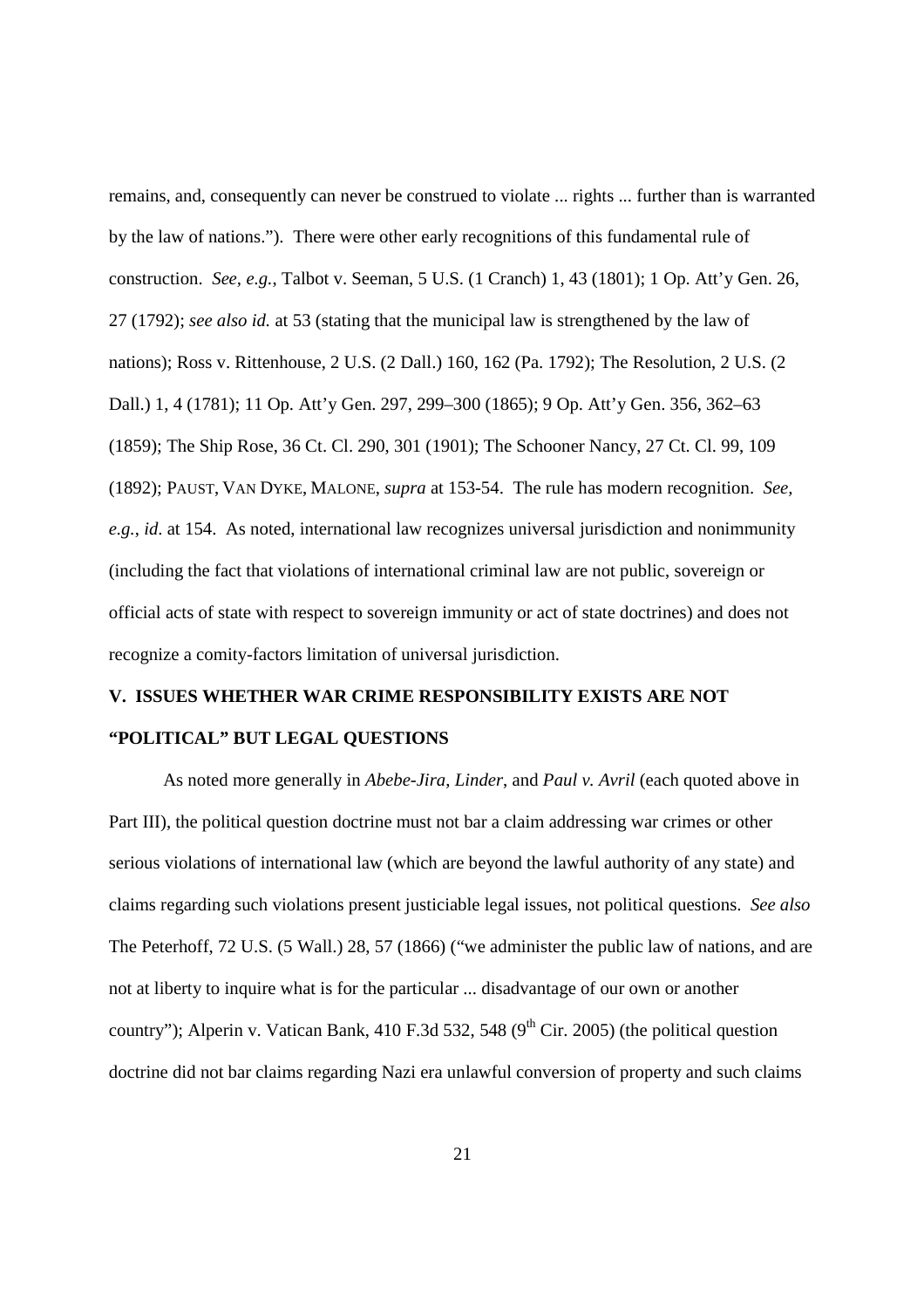are within judicial power and "are not committed to the political branches); *cf* Kadic v. Karadzic, 70 F.3d 232, 249 (2d Cir. 1995) ("[w]e disagree" that war crimes, genocide, torture, and so forth "present nonjusticiable political questions" because the issues have been constitutionally committed to the courts and norms of customary "international law provide judicially discoverable and manageable standards").

 Questions arising under international law are within constitutionally-based judicial power as well as federal question and subject matter jurisdiction allocated to the courts. *See, e.g.*, U.S. Const., art. III, § 2; 28 U.S.C. § 1331; PAUST, VAN DYKE, MALONE, *supra* at 125-33; RESTATEMENT, *supra* § 111 & cmnts. c-e; Jordan J. Paust, *Judicial Power to Determine the Status and Rights of Persons Detained Without Trial*, 44 HARV. INT'L L.J. 503, 514-24 (2003); Jordan J. Paust, *In Their Own Words: Affirmations of the Founders, Framers, and Early Judiciary Concerning the Binding Nature of the Customary Law of Nations*, 14 U.C. DAVIS J. INT'L L. & POL'Y 205, 231-39 (2008). As Chief Justice Marshall recognized concerning the textual commitment to the judiciary of authority to decide cases arising under treaties and a test for self operative status and treaty-based remedies, "[t]he reason for inserting that clause [in Article III of the Constitution] was, that all persons who have real claims under a treaty should have their causes decided" by the judiciary and that "[w]henever a right grows out of, or is protected by, a treaty, ... whoever may have this right, it is to be protected" by the judiciary.<sup>2</sup>

-

<sup>&</sup>lt;sup>2</sup> Owings v. Norwood's Lessee, 9 U.S. (5 Cranch) 344, 348-49 (1809) (Marshall, C.J.). Clearly, a right that "grows out of" or is "protected by" a treaty can be an implied right, an express right, and a right that is evident even though the treaty contains no mention of various forms of remedy that might attach. This type of test was reiterated by Justice Miller in 1884. *See* Edye v. Robertson, 112 U.S. 580, 598-99 (1884) (Miller, J., opinion) ("whenever its provisions prescribe a rule by which the rights of the private citizen or subject *may be*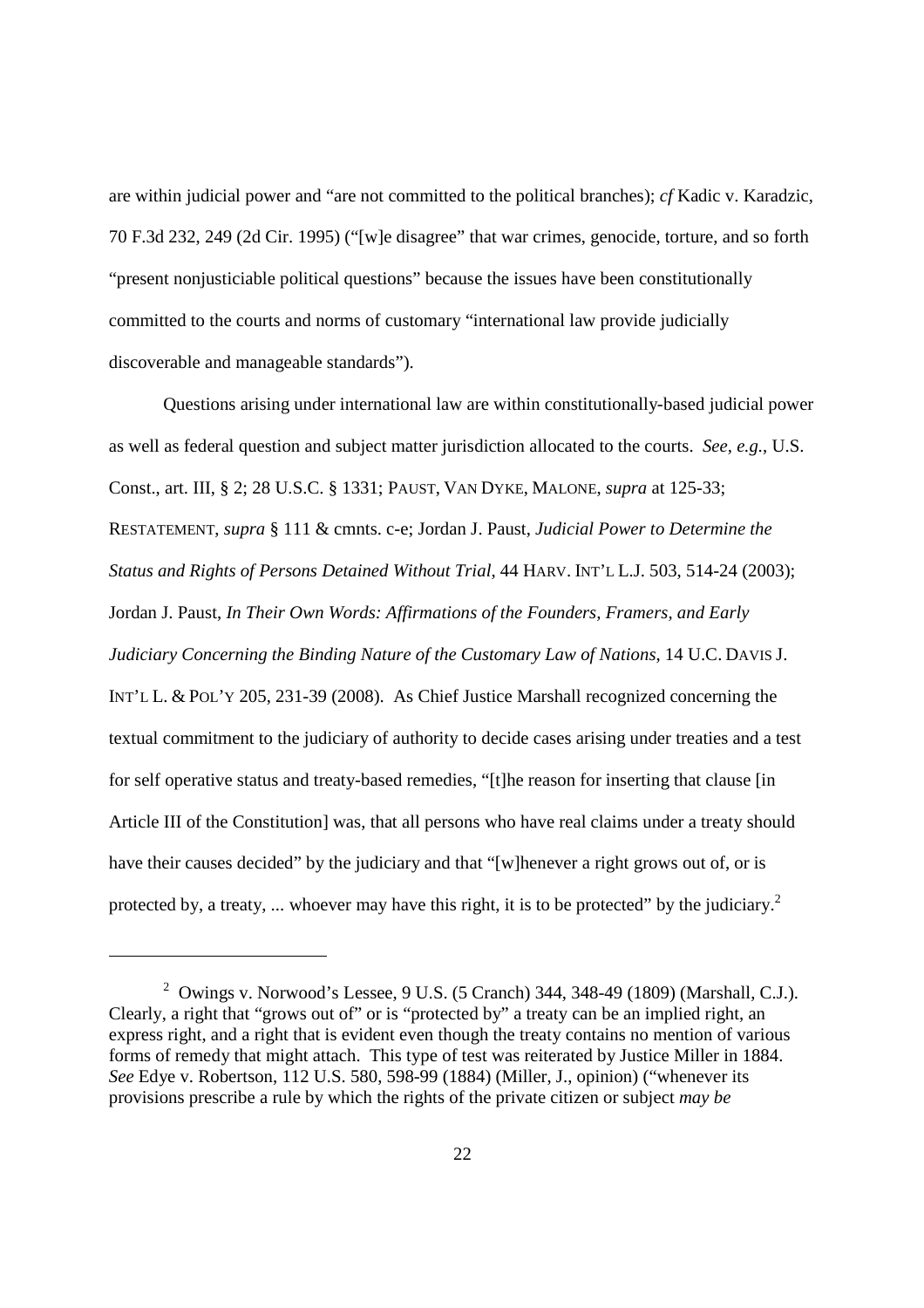One year later, he confirmed a fundamental expectation of the Framers with respect to judicial power and human rights when recognizing that our judicial tribunals "are established ... to decide on human rights."<sup>3</sup> With respect to judicial power and the laws of war in particular, the Supreme Court has stressed, "[f]rom the very beginning of its history this Court has recognized and applied the law of war as including that part of the law of nations which prescribes ... the status, rights and duties of ... individuals." *Ex parte* Quirin, 317 U.S. 1, 27 (1942).

Additionally, as noted in Part IV, Congress has directed the courts to decide claims to

immunity and to do so in accordance "with the principles set forth" in the FSIA. There,

Congress also determined that judicial resolution will "serve the interests of justice and would

protect the rights of both foreign states and litigants." 28 U.S.C. § 1602.

## **CONCLUSION**

*determined*." (emphasis added)).

-

 $3$  Fletcher v. Peck, 10 U.S. (6 Cranch) 87, 133 (1810) (Marshall, C.J.). Concerning the rich history of Founder, Framer, and judicial attention to human rights (which are generally at stake in these cases) and their use in thousands of federal and state cases, *see, e.g.*, PAUST, *supra* at 193-223.

A number of Supreme Court cases have also recognized that treaties are to be construed in a broad manner to protect express and implied rights. *See, e.g.*, Factor v. Laubenheimer, 290 U.S. 276, 293–94 (1933); Nielsen v. Johnson, 279 U.S. 47, 51 (1929); Jordan v. Tashiro, 278 U.S. 123, 127 (1928); Asakura v. City of Seattle, 265 U.S. 332, 342 (1924) ("Treaties are to be construed in a broad and liberal spirit, and, when two constructions are possible, one restrictive of rights that may be claimed under it and the other favorable to them, the latter is to be preferred."); United States v. Payne, 264 U.S. 446, 448 (1924) ("Construing the treaty liberally in favor of the rights claimed under it, as we are bound to do...."); De Geofroy v. Riggs, 133 U.S. 258, 271 (1890) ("where a treaty admits of two constructions, one restrictive of rights that may be claimed under it and the other favorable to them, the latter is to be preferred."); Hauenstein v. Lynham, 100 U.S. 483, 487 (1879) ("Where a treaty admits of two constructions, one restrictive as to the rights, that may be claimed under it, and the other liberal, the latter is to be preferred."), *citing* Shanks v. Dupont, 28 U.S. (3 Pet.) 242, 249 (1830) ("If the treaty admits of two interpretations, and one is limited, and the other liberal; one which will further, and the other exclude private rights; why should not the most liberal exposition be adopted?").